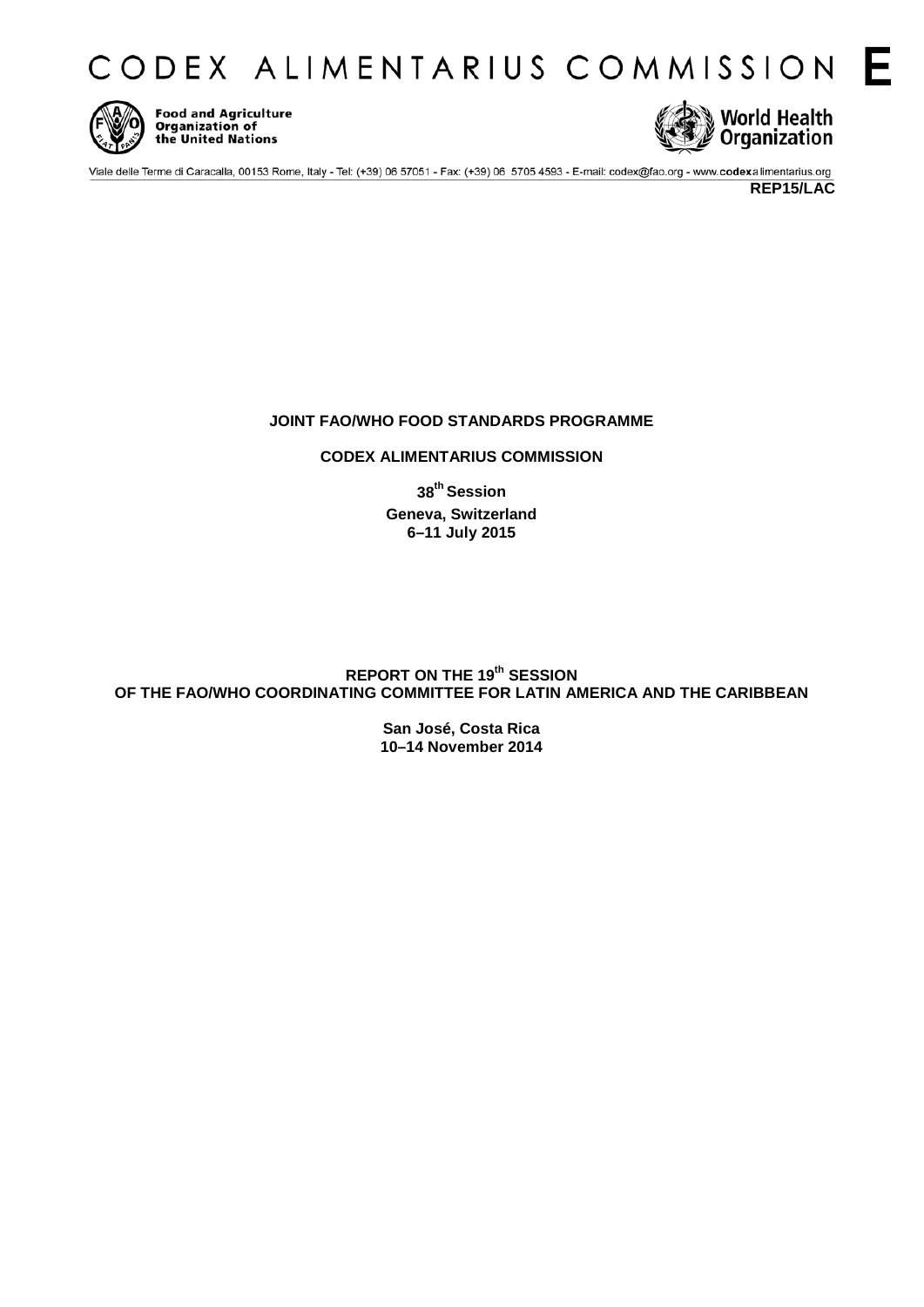# **TABLE OF CONTENTS**

| Report of the 19 <sup>th</sup> Session of the FAO/WHO Coordinating Committee                                                                                        |                   |
|---------------------------------------------------------------------------------------------------------------------------------------------------------------------|-------------------|
|                                                                                                                                                                     |                   |
|                                                                                                                                                                     | <b>Paragraphs</b> |
|                                                                                                                                                                     |                   |
|                                                                                                                                                                     |                   |
|                                                                                                                                                                     |                   |
| Matters arising from the Codex Alimentarius Commission and other Codex Committees                                                                                   |                   |
| FAO/WHO activities relevant to the region, identifying priorities and capacity development needs                                                                    |                   |
| Revitalisation of FAO/WHO coordinating committees -<br>proposals on strengthening the role and platform of regional coordinating committees (RCCs)                  |                   |
| Comments and information on national food control systems, consumer participation in food<br>standards setting and the use of Codex standards at the national level |                   |
|                                                                                                                                                                     |                   |
|                                                                                                                                                                     |                   |
|                                                                                                                                                                     |                   |
| Report on the implementation of the CCLAC Strategic Plan (Agenda Item 9) 125 - 129                                                                                  |                   |
| Discussion paper on electronic working groups and physical working groups (Agenda Item 10)  130 - 135                                                               |                   |
|                                                                                                                                                                     |                   |
|                                                                                                                                                                     |                   |
|                                                                                                                                                                     |                   |
| <b>Appendices</b>                                                                                                                                                   |                   |
|                                                                                                                                                                     |                   |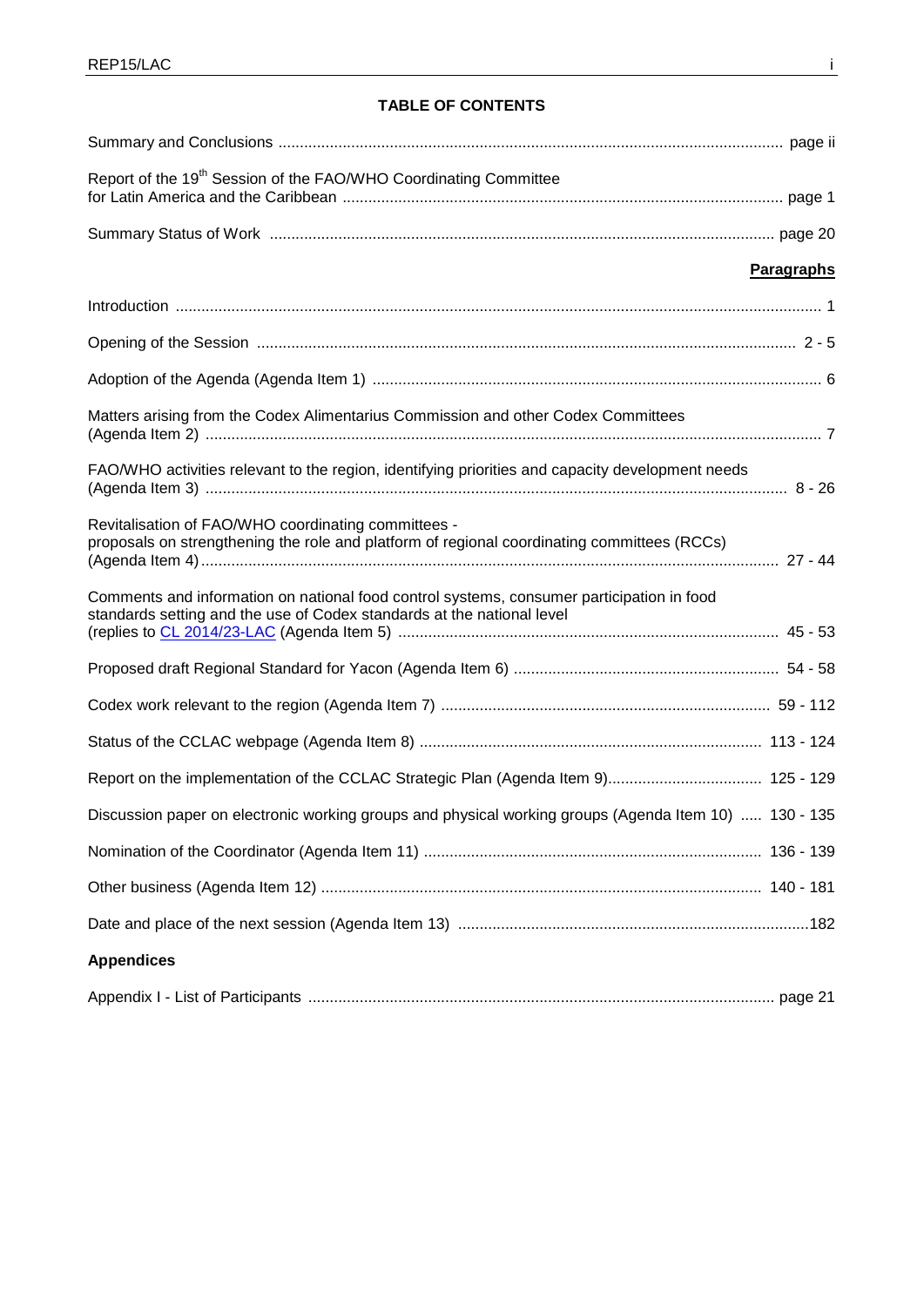## **SUMMARY AND CONCLUSIONS**

The 19<sup>th</sup> Session of the FAO/WHO Coordinating Committee for Latin America and the Caribbean reached the following conclusions:

# Matters for consideration by the 38<sup>th</sup> Session of the Codex Alimentarius Commission

The Committee:

- agreed on the need for revitalisation of RCCs and made a number of recommendations in this regard (para 44);
- agreed to request the Commission to encourage actions that favour the effective operation of committees and their electronic and physical working groups in the official languages of the Commission (para 135);
- agreed to recommend that Chile be appointed as Coordinator for Latin America and the Caribeean for a first term (para 139).

## **Other matters for information**

The Committee:

- noted matters arising from the Codex Alimentarius Commission (para 7);
- noted FAO and WHO capacity building activities on food quality and safety within the Region including capacity development needs and the successor initiative for the Codex Trust Fund and made a number of comments and recommendations (paras 19, 25, 26);
- acknowledged the information submitted by member countries of the Region on food control systems, consumer participation in food standards setting and use of Codex standards at national level and made a number of comments and recommendations (paras 48, 51, 53);
- returned the proposed draft Regional Standard for Yacon for further development, comments and consideration at its next session (para 58);
- exchanged views on various topics of regional interest and took regional positions on some of them for consideration by subsidiary bodies of the Commission or member countries of the Region (paras 64, 68, 74, 75, 80, 84, 89, 94, 95, 99, 104, 110, 111, 112, 141, 145, 150, 155, 162, 167, 168, 175);
- noted the developments regarding the regional website and other online tools and made a number of comments and recommendations (para 124);
- noted the status on the implementation of the CCLAC Strategic Plan (paras 125-129).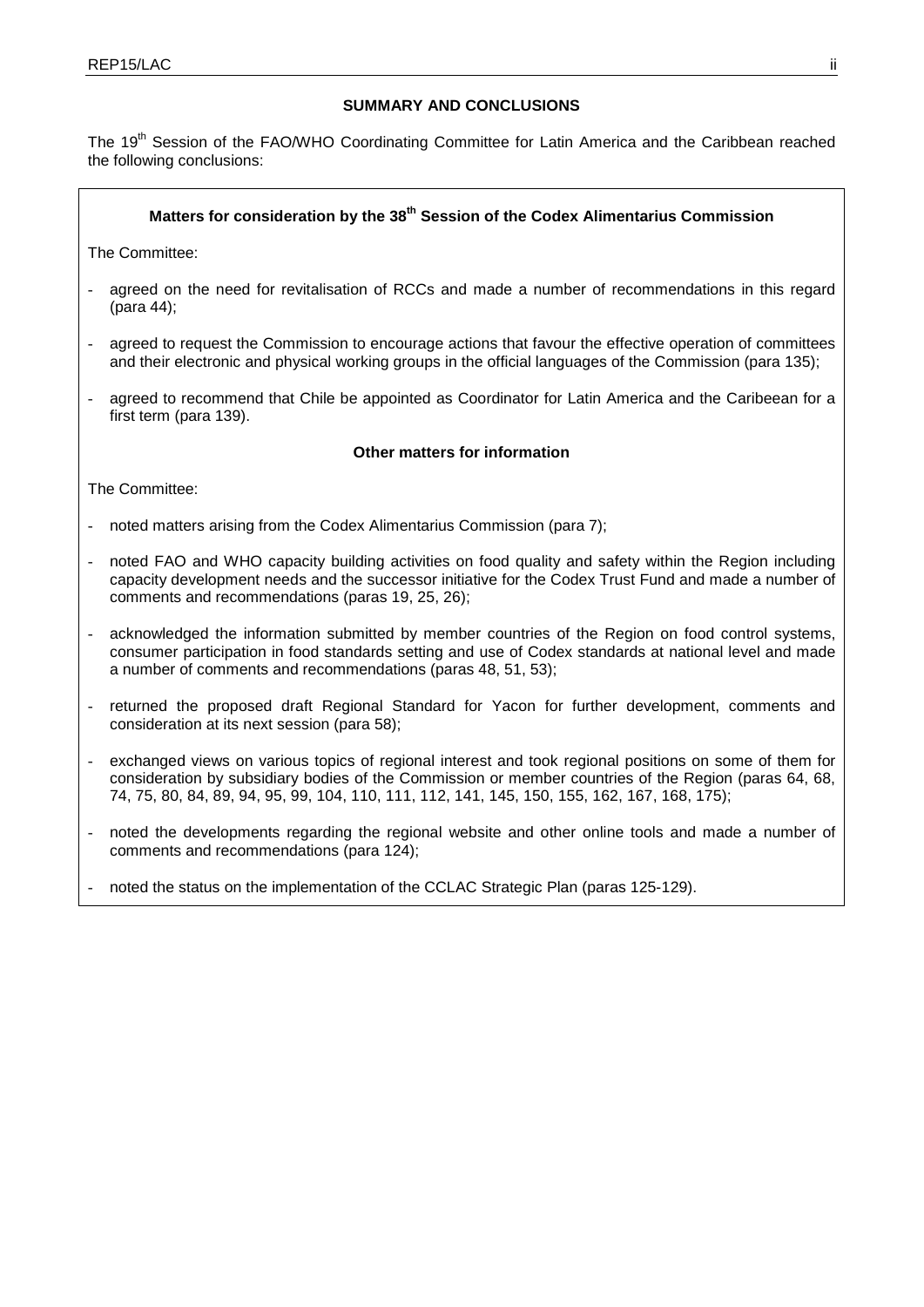## **INTRODUCTION**

1. The 19<sup>th</sup> Session of the FAO/WHO Coordinating Committee for Latin America and the Caribbean (CCLAC) was held in San José from 10 to 14 November 2014, at the kind invitation of the Government of Costa Rica. The Session was chaired by Mrs Isabel Cristina Araya, Director, Directorate of Regulatory Improvement and Technical Regulation, Ministry of Economy, Trade and Industry, and was attended by 28 member countries, two observer countries and five observer organisations. The list of participants is provided in Appendix I to this report.

## **Opening of the session**

- 2. The FAO Representative in Costa Rica Mr Octavio Ramírez Mixter stated that strengthening national control systems for food safety is a concern and a priority for the CCLAC region and for FAO. The application of Codex Alimentarius standards and the complimentary activities of FAO and WHO, serve to support this effort. He also noted that the Codex Alimentarius Commission (CAC) had now endorsed the establishment of a framework for monitoring the implementation of the Strategic Plan to include mechanisms for systematic collection of data to facilitate evaluation of the information provided by the various countries. He described how the priorities for the region were complementary to the work of the Commission and how they aimed to strengthen the capacity of member countries relating to food safety and control and quality assurance and support their effective participation in Codex work. The FAO Representative concluded that the leadership of Costa Rica in CCLAC had allowed significant advances in a range of issues, and had led to the development of shared views on various matters relating to food safety and food quality, food standards and international trade which were all FAO priority issues in the region.
- 3. The PAHO/WHO Representative in Costa Rica Mr Enrique Perez, in welcoming participants, recognised the importance of the Codex Alimentarius in ensuring that food supply was safe and of high quality. He further acknowledged the importance of the discussions that would take place to improve standards, guidelines, codes and practices as well as improving safety, quality and equality in world food trade. He noted that the meeting was an opportunity to speak to other international organisations and to explain how the measures adopted under Codex were justified. It was also an opportunity for countries to identify areas of cooperation that would make it possible to take a regional stance in adopting Codex standards.
- 4. The Minister of Agriculture and Livestock Mr José Joaquin Salazar noted the importance of the Codex Alimentarius in a changing world, ensuring safe food for growing populations. He further noted how freeing up trade increased supply and opened the productive sector to new and broader markets. He emphasised the need to be creative and for public and private sectors to work together, with safety allowing member countries to compete successfully in international trade. He further emphasised that food safety control and management had to be sound and reliable with good practices and higher quality leading to greater competitiveness in exports. He concluded, expressing the need to reaffirm the institutional structures that respond effectively to society but without placing technical barriers on small-scale producers.
- 5. The Minister of Economy, Industry and Trade Mr Welmer Ramos stated that the Codex Alimentarius was critical for trade relations and for health standards under which world trade took place. He underlined the collective belief in the work of the Codex Alimentarius and the benefits its work brought, providing member countries with a transparent process for issuing standards and guidelines for trade with science as the basis for making decisions. The Minister described the enriching experience for Costa Rica hosting CCLAC for two terms and that the productive exchange of information had been a key factor in strengthening the Committee. He stressed that working together CCLAC achieved goals and developed a sense of regional belonging, tackling issues that affected everyone and striving to search for joint solutions. He concluded confirming that establishing regional objectives had made it possible for member countries to have their voices heard – an example for other regions. He encouraged the Committee to continue to develop joint views, policies and programmes to guarantee that high quality products reached the market.

# **ADOPTION OF THE PROVISIONAL AGENDA (Agenda Item 1)**[1](#page-3-0)

6. The Committee adopted the Provisional as its Agenda for the Session and agreed to consider the following matters in addition to those scheduled for discussion in the agenda subject to availability of time:

 $\overline{1}$ 

<span id="page-3-0"></span>[CX/LAC 14/19/1](ftp://ftp.fao.org/CODEX/Meetings/cclac/cclac19/la19_01e.pdf)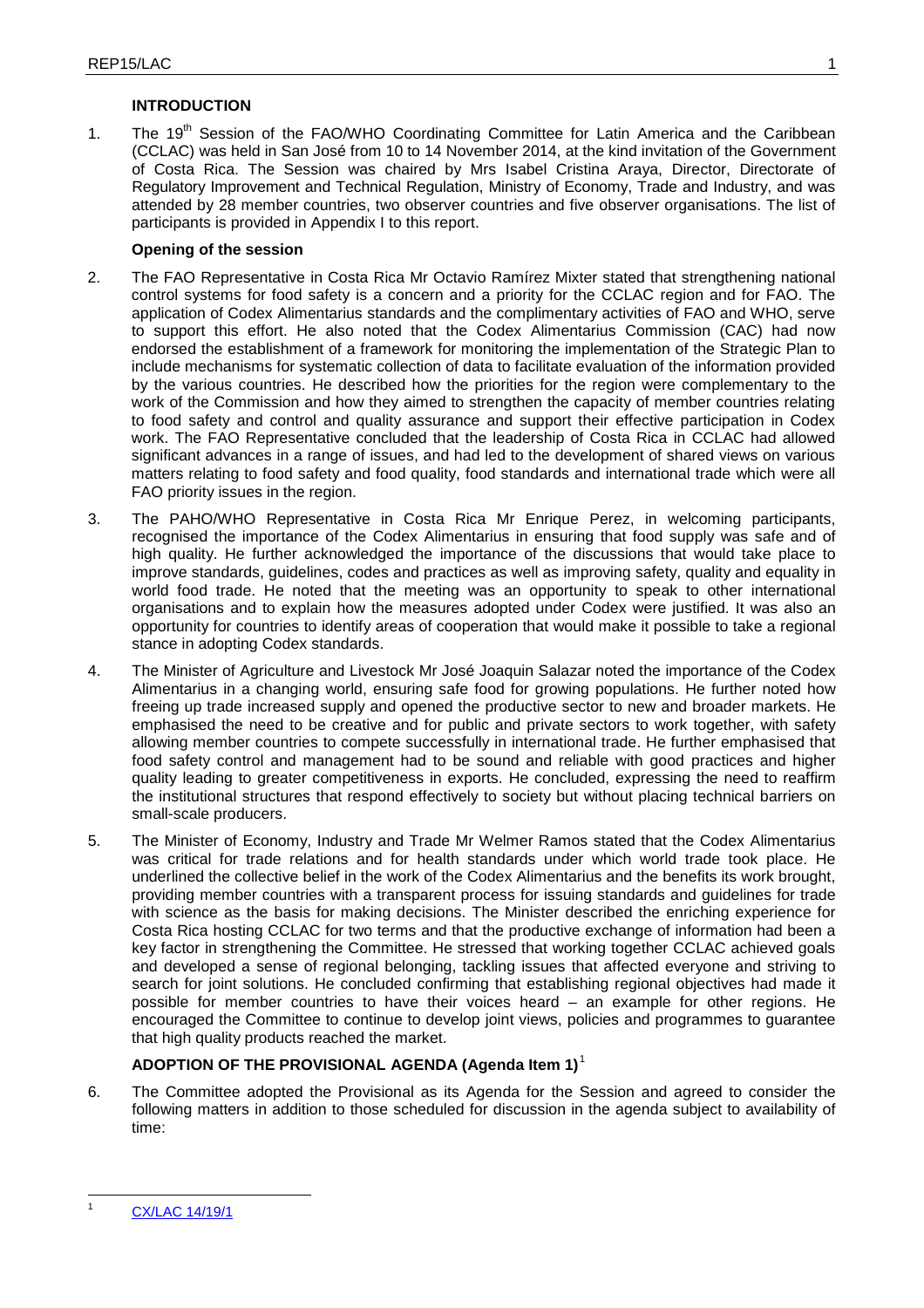## **Agenda Item 12 – Other business**

- Performance criteria for reference and confirmatory methods for marine biotoxins (section I-8.6 determination of biotoxins) in the Standard for Live and Raw Bivalve Mollusc (CODEX STAN 292- 2008);
- Principles for the harmonisation of food labelling;
- Safety assessment and revised specification for steviol glycosides;
- Development of an international standard for quinoa;
- Guide for data generation to perform the exposure assessment to cadmium in cocoa bean and cocoa based products;
- Member of CCEXEC for the Latin America and the Caribbean Region;
- Biofortification in Codex:
- Recent activities of the Chair of the CAC;
- Concerns related to WTO/SPS<sup>[2](#page-4-0)</sup>-related private standards.

## **MATTERS ARISING FROM THE CODEX ALIMENTARIUS COMMISSION AND OTHER SUBSIDIARY BODIES (Agenda Item 2)[3](#page-4-1)**

7. The Committee noted the information provided.

**FAO/WHO activities relevant to the region, identifying priorities and capacity development needs (Agenda Item 3)[4](#page-4-2)**

- 8. The Chairperson presented the paper and outlined the challenges in capacity development with the use of a table to summarise the information, including a list of priorities for 2014.
- 9. The regional Representative of WHO, spoke on the priorities for capacity building as outlined in the Chairperson's presentation.
- 10. He noted the work carried out to strengthen the reference laboratories for food safety. The Inter-American Network of Food Analysis Laboratories (INFAL), Pulsenet Latin America and the Caribbean network, and the Global Foodborne Infections Network (WHO-GFN) are working in 33 different countries in the region creating a collaborative network. He highlighted:
	- the creation and use of common laboratory and procedural protocols among countries to promote effective diagnosis and surveillance techniques;
	- the creation of shared databases for knowledge sharing and improved diagnostic capabilities;
	- high-end technology such as Pulsed-Field Gel Electrophoresis (PFGE) Fingerprint technology;
	- procedure manuals and laboratory protocols established and distributed worldwide.
- 11. He further noted that food borne disease surveillance and response systems (with the basic core capacities required by International Health Regulations) exist in every country and cover a variety of diseases and syndromes. Each country's surveillance and response system is unique with different levels of development and complexity. But all provide the platform for developing capacities in food safety related to foodborne diseases, including diseases and events caused by chemicals in food.
- 12. He confirmed that the International Food Safety Authorities Network (INFOSAN) now has a regional strategy developed during a workshop in Chile in September 2014.
- 13. He further explained, that regarding consumer exposure to food contaminants, work is being pursued through total diet studies, a project of the Standards and Trade Development Facility (STDF) has recently been approved and a regional meeting to plan national protocols for selected countries will be held soon.
- 14. He concluded stating that good manufacturing practice (GMP), hazard analysis and critical control point (HACCP) and auditing training will continue in the region.

<span id="page-4-0"></span>Agreement on the Application of Sanitary and Physitosanitary Measures of the World Trade Organization (WTO/SPS Agreement)  $\overline{2}$ 

<span id="page-4-2"></span><span id="page-4-1"></span>

<sup>(</sup>WTO/SPS) 3<br>Agreement 2012<br>[CX/LAC 14/19/3;](ftp://ftp.fao.org/CODEX/Meetings/cclac/cclac19/la19_03e.pdf) [CX/LAC 14/19/3-Add.1;](ftp://ftp.fao.org/CODEX/Meetings/cclac/cclac19/la19_03_Add1e.pdf) [CRD4](ftp://ftp.fao.org/CODEX/Meetings/cclac/cclac19/CRDs) (Costa Rica); [CRD7](ftp://ftp.fao.org/CODEX/Meetings/cclac/cclac19/CRDs) (Dominican Republic); CRD12 (El Salvador)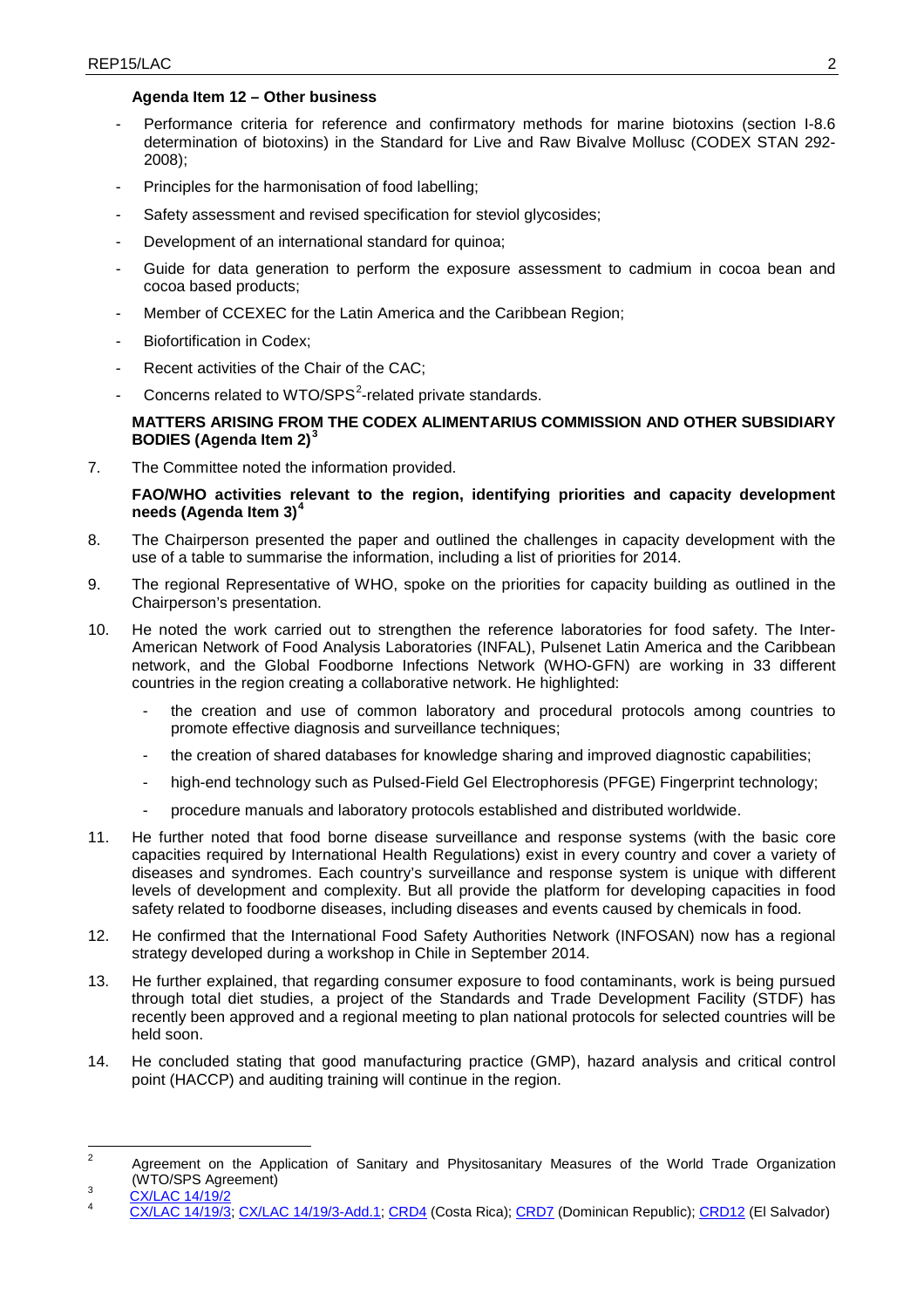- 15. This Delegation of the Dominican Republic expressed concern that the table used for the Chairperson's presentation had not been distributed to the CCPs and confirmed that they had submitted comments for CX/LAC 14/19/3, which had not been included.
- 16. In response it was clarified that the document presented a summary of the information about the challenges identified by FAO and WHO, with respect to the development of capacities, in order to facilitate discussion and to establish clear priorities for both organizations. It was confirmed that the omissions would be corrected.
- 17. One delegation urged member countries to build closer ties with reference laboratories to strengthen the link between their work and Codex standards.
- 18. Following a question, the Chairperson clarified that the list of priorities in the table was not hierarchical.

- 19. The Committee thanked FAO/WHO for all the support provided in the efforts to strengthen country capacities and agreed on the list of priorities as described in the revised table to be supported by FAO and WHO:
	- Strengthen the reference laboratories for food safety (staff training and accreditation);
	- Actions that allow recognition of the work of the Codex by decision makers for more support and resources and for strengthening the national committees;
	- Cooperation funds for resources to increase participation and effective participation;
	- Support to countries in the design and reformulation of public food safety policy;
	- Propose to FAO and WHO cooperation projects to strengthen mechanisms for coordination, collaboration and exchange of safety information for the control and prevention of foodborne diseases, response to emergencies (alert systems);
	- Support for the generation of data on consumer exposure to foodborne hazards and other data of importance for the risk analysis, traceability and priorities for submission to the expert groups (Joint FAO/WHO Expert Committee on Food Additives (JECFA), Joint FAO/WHO Expert Meeting on Pesticide Residues (JMPR), Joint FAO/WHO Expert Meeting on Microbiological Risk Assessment (JEMRA), etc);
	- Improve the ability of food small and medium enterprises (SMEs) to implement GMP, HACCP certified systems that enable them to ensure "food safety" and also the development of strategies for information education and communication (IEC) for producers and consumers to strengthen this topic;
	- Promote information, education and communication for consumers in order to strengthen citizen's active participation in the implementation of Codex strategies;
	- Support and work alongside the countries in harmonising and coordinating integrated risk based food inspection systems.

## **Successor initiative to the Codex Trust Fund**

- 20. The WHO Representative called attention to the added value of Codex Trust Fund-supported FAO/WHO capacity development activities aimed at enhancing effective participation in Codex and updated CCLAC members on the timetable for the final project evaluation and the different ways in which countries may be called upon to contribute. She outlined the current thinking around a 3-pillar approach that would provide for: 1) tailored support to individual beneficiary countries to meet their specific needs; 2) support to Codex capacity development for groups of countries in regions/subregions to address common needs; 3) possible support to continue to address the need to enhance countries scientific/technical input to Codex. Feedback was requested on whether member countries felt that the preliminary ideas were going in the right direction with the right elements that would respond to the future needs of countries.
- 21. In their interventions delegations supported the 3-pillar approach and the move from wide support to more tailor-made, multi-annual approaches. Several delegations highlighted that eligibility criteria needed to go beyond current rules and include other aspects such as effectiveness of participation, identified country needs, as well as consideration of the specific needs of small island countries. Concern was also raised regarding the existence of a graduation scheme.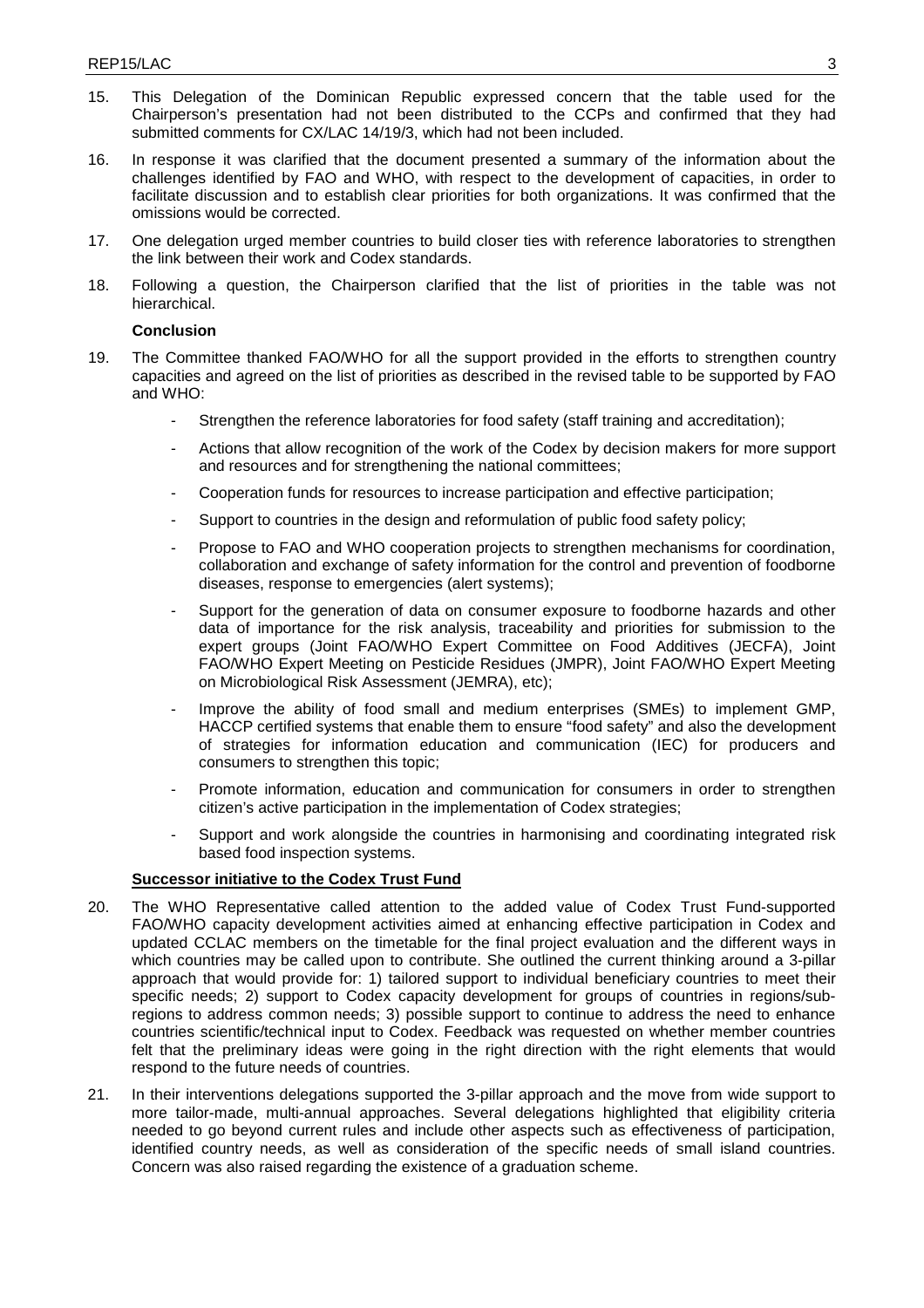- 22. One delegation requested to submit for formal consideration by CCLAC, the complaint from delegates supported by the Codex Trust Fund (CTF) involving air tickets, travel expenditure and per diem for the representatives from their governments. They expressed the desire that these issues not reoccur with the successor initiative.
- 23. Another delegation noted that the Procedural Manual (section 6.7) describes lines of communication, and that the CCPs should receive invitations to meetings and transmit them to the appropriate ministries which would increase participation and strengthen the structures in different countries.
- 24. The WHO Representative thanked countries for their active discussions and guidance. She reiterated that the move to a more tailored approach to better address country needs also required countries to take ownership and accountability of the capacity building work, and that better monitoring of the impact of CTF-supported work needed to take place. Overall, CTF activities will move from participation in Codex activities to also strengthen Codex work in countries, including implementation of Codex standards. She reiterated that all comments and views from the 6 Codex regions would be taken into account in the further development of a proposal for a CTF successor initiative, that will be presented at the 38<sup>th</sup> Session of the CAC.

- 25. The Committee:
	- supported the proposal of the 3 pillars for the new initiative for the CTF;
	- confirmed that multi annual packages should be adjusted to the specific needs of each country;
	- drew attention to criteria for eligibility that need to go beyond the current ones and need to include an evaluation of effective participation as well as to consider priorities for committees as set by each country;
	- noted that it is important to extend preferential treatment to small island states;
	- pointed to the importance of improving operational efficiency and communications with CCPs in the countries;
	- recommended the proposal from Costa Rica (CRD4) be considered by WHO/FAO.
- 26. The Committee noted the request of the Delegation of Dominican Republic that the approaches set out in the current draft Trust Fund, Annex 1, title D3, paragraphs 1 and 2 (CRD7) be maintained in the successor initiative.

## **REVITALISATION OF FAO/WHO COORDINATING COMMITTEES - PROPOSALS ON STRENGTHENING THE ROLE AND PLATFORM OF RCCs (Agenda Item 4)[5](#page-6-0)**

- 27. The Codex Secretariat presented the paper and explained that the terms of reference of the regional coordinating committees (RCCs) fell under two broad categories: 1) supporting the standard setting and other work of the Commission from the regional point of view and 2) giving input from the region to the capacity building work of FAO and WHO. The Secretariat explained that the paper intended to start a process to identify what could be done more efficiently at the regional level through the RCCs, sharing the vision that RCCs could become the pre-eminent regional fora for food safety and quality in the region.
- 28. The Codex Secretariat summarised the challenges identified in the paper concerning 1) the system for data collection/dissemination regarding national food control/regulation and national use of Codex standards; 2) the need to closely link regional strategic plans (where they are needed at all) to the global Codex Strategic Plan, and 3) that definition of regional positions and views should mainly serve the purpose of informing the Coordinator to fulfil their role as full members of the Executive Committee (CCEXEC) and that inflexible positions could lead to problems when negotiating in technical committees and the Commission.
- 29. The WHO Representative emphasised that this was a proposal being presented to all the RCCs for general feedback underlining the goal to strengthen the role of RCCs.

<span id="page-6-0"></span>[CX/LAC 14/19/4;](ftp://ftp.fao.org/CODEX/Meetings/cclac/cclac19/la19_04e.pdf) [CRD1](ftp://ftp.fao.org/CODEX/Meetings/cclac/cclac19/CRDs) (Codex Strategy Plan 2014-2019); [CRD2](ftp://ftp.fao.org/CODEX/Meetings/cclac/cclac19/CRDs) (Draft template to collect information on official government control for food safety and quality); [CRD8](ftp://ftp.fao.org/CODEX/Meetings/cclac/cclac19/CRDs) (Costa Rica and Dominican Republic); [CRD12](ftp://ftp.fao.org/CODEX/Meetings/cclac/cclac19/CRDs) (El Salvador)  $\overline{5}$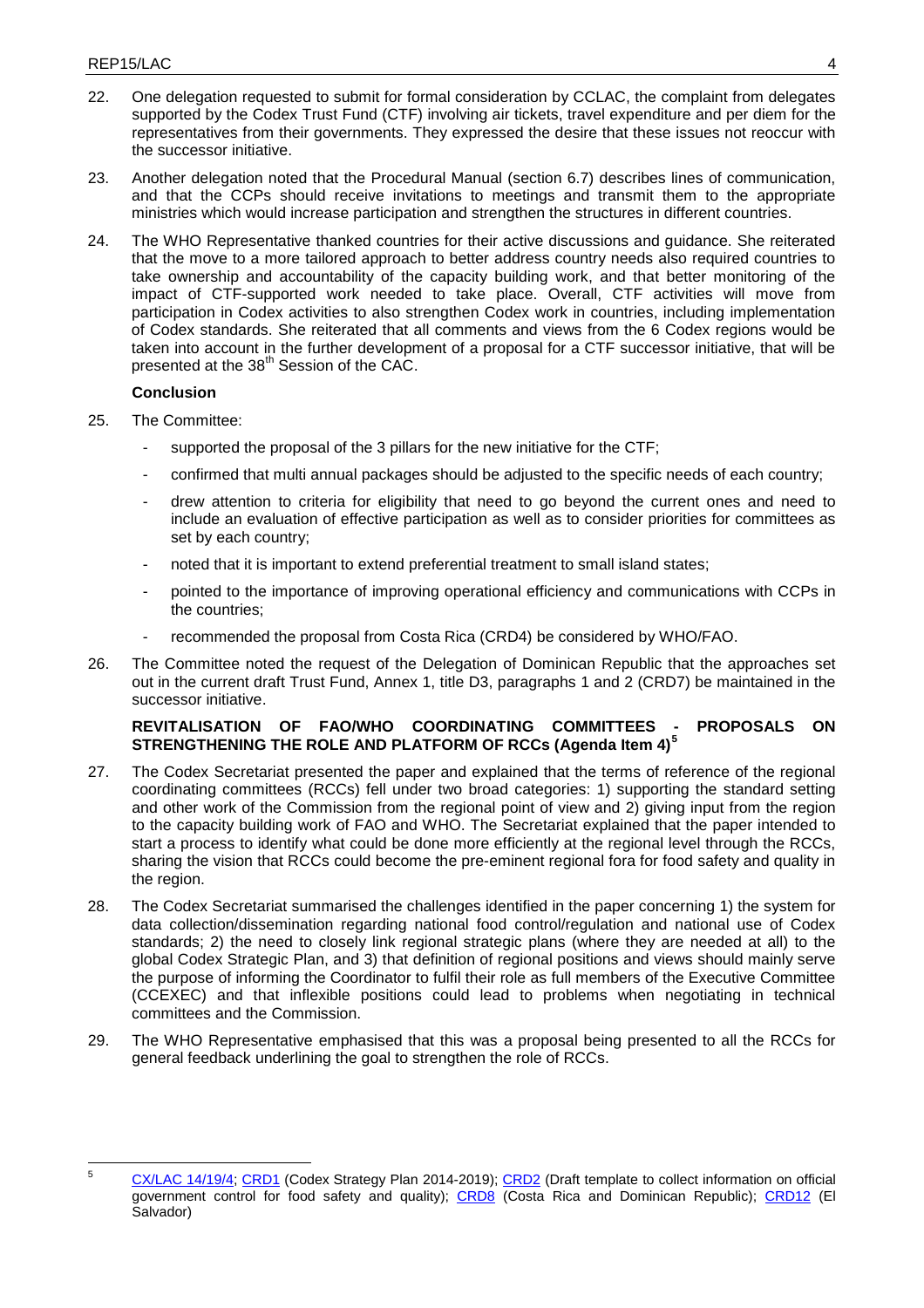- 30. The Representative explained further that aligning the agendas of all RCCs would aid streamlining and coordination and this was not to exclude specific items of interest for the regions. The only new item to be added to these agendas would be a proposal to include in RCCs a high level, key note speech or platform discussion in order to inform a broader audience outside the Codex family and to create interest and awareness and more political buy-in for food safety and quality issues.
- 31. She also explained that replacing the current system of circular letters (CL) with an online database would be more sustainable, provide for better evaluation of the information and show developments over time in regions. She emphasised that details of how to share and analyse information would require more discussion.
- 32. She further explained the need to develop a mechanism to better identify priorities in food safety and quality, to be more forward looking and feed into FAO/WHO in the capacity building and scientific advice areas. She noted that the best solution for achieving these goals may change from region to region.
- 33. She also emphasised the need for monitored regional plans that were complimentary to and fed into the global strategic plan.
- 34. Following this introduction, the following comments were made.
- 35. There was general support for the proposals. However several delegations expressed concerns that the wording of the text regarding regional positions could limit the freedom of the RCCs to develop such positions, a right which had been confirmed by the Committee on General Principles (CCGP). They stressed that it was not the intention to obstruct discussions in global committees and the Commission but to facilitate bringing the opinion of all members of the region to these fora. They were of the opinion that a relevant standing agenda item should be added to the CCLAC agenda.
- 36. One delegation noted that the proposal did not recognise the need to discuss items that went beyond food safety and quality standards such as items of a general or procedural nature and that this freedom was important as it allowed CCLAC to discuss items of specific interest and to accept them or not.
- 37. The Codex Secretariat noted that the proposals did not intend to restrict regional committees in discussing specific issues relevant to the region and establishing regional positions when appropriate.
- 38. Regarding data collection, some delegations noted, whilst favouring efficiency and modernisation, that there would have to be a broader discussion if the Committee were to replace the current system, and requested the Codex Secretariat to provide more details on the proposed online platform to collect data.
- 39. On the consistency between regional and global strategic plans, one delegation, whilst expressing their agreement, argued that the inclusion of specific regional issues in the regional plan should remain possible and should not be seen as incompatible with the global strategic plan.
- 40. On the introduction of the keynote speaker, one delegation questioned how such a speaker might be selected and what the role of the regional coordinator would be.
- 41. In response to the issues raised by delegations, the WHO Representative confirmed that the intention of the proposal to have a common agenda with key items for all RCCs did not prevent the inclusion of additional agenda items of relevance to the region.
- 42. With regard to regional positions she re-iterated that it may be very important to alert countries to work of relevance to the region, since not all countries were able to participate and follow closely the work in all Codex committees. As such it was important to exchange views, however care should be taken to not develop regional positions which would limit negotiations and compromise the work of specific committees.
- 43. With respect to the replacement of the CL with an on-line database, she clarified that further details needed to be elaborated, but the current thinking was to develop an on-line database that allowed countries to update information on the status of food safety systems continuously, e.g. through the national CCP. Prior to the RCC a CL could be issued with a time-line for update, the Codex Secretariat could then prepare a summary of information for discussion at the meeting.

- 44. The Committee:
	- supported the general idea of the FAO and WHO proposal for the revitalisation of the coordinating committees;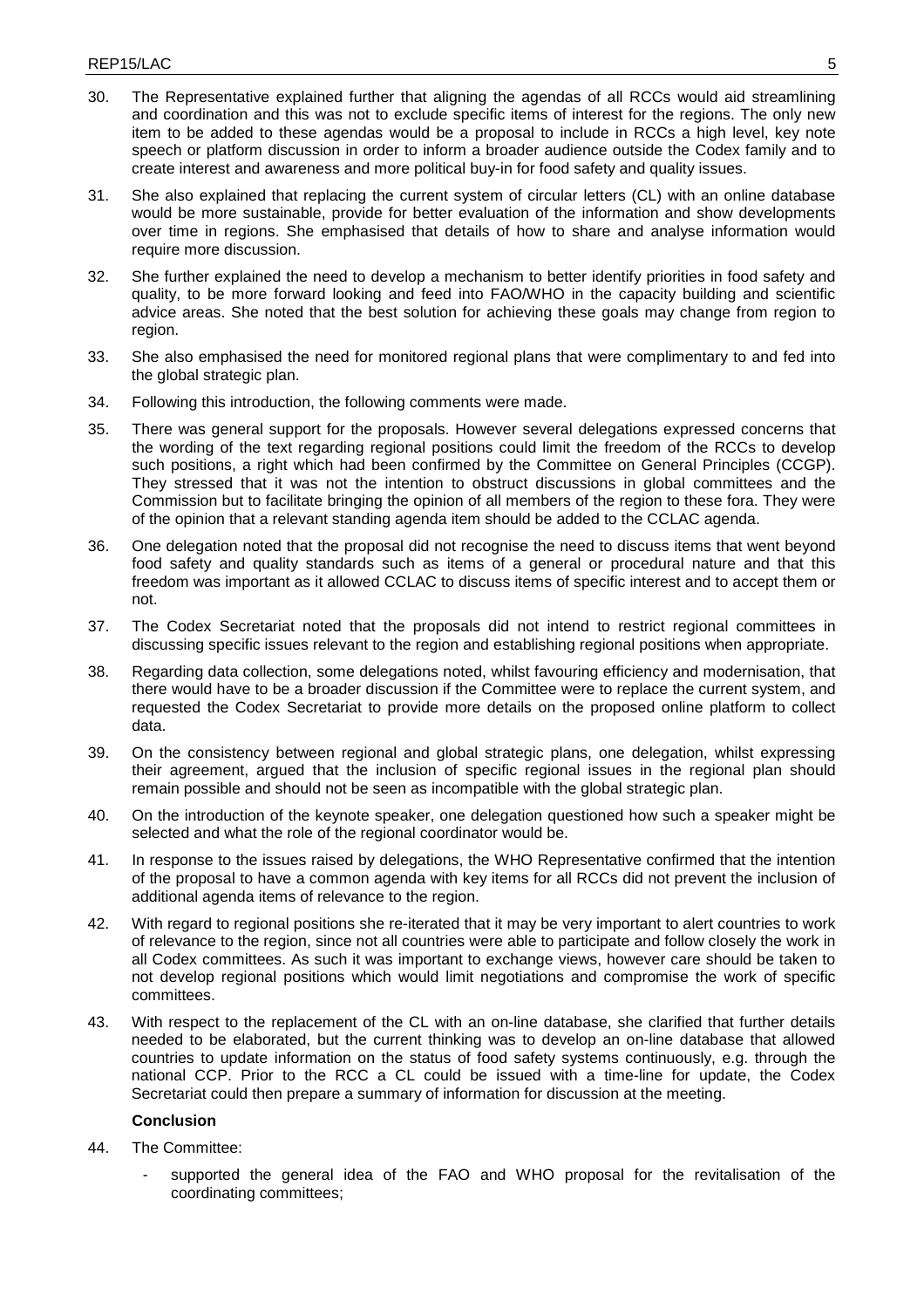- expressed interest in retaining matters of interest to the region on its agenda as well as maintaining the Committee's ability to adopt regional positions;
- agreed that an item shall be added to the agenda entitled "relevant Codex activities for the region";
- supported the idea that the regional strategic plan should be in line with the global strategic plan, while recognising the need to include specific regional issues which may not have a correspondence to the global strategic plan;
- supported replacement of CLs with the new platform.

## **COMMENTS AND INFORMATION ON NATIONAL FOOD CONTROL SYSTEMS, CONSUMER PARTICIPATION IN FOOD STANDARDS SETTING AND THE USE OF CODEX (Agenda Item 5)[6](#page-8-0)**

- 45. The Chairperson presented a summary of the replies received from member countries in response to CL 2014/23-LAC as described in CRD6. It was noted that replies from Barbados and Nicaragua had been recently received (reproduced as conference room documents - CRDs) but not in time to be included in the summary findings.
- 46. The Delegation of Belize provided a general update on actions taken at the national level to strengthen its food control system and informed the Committee that in addition to the priority committees listed by CCLAC, the Committee on Fresh Fruits and Vegetables (CCFFV), the Committee on Fish and Fishery Products (CCFFP) and the Committee on General Principles were also of importance to Belize.

## Question # 1: Strengthening national food control systems

- 47. It was noted that it would be more appropriate to use the term "specialised agencies" and not "formal agencies" however that the agencies should have legal standing to be in a position to impose sanctions where appropriate.
- 48. The Committee adopted the following recommendations:
	- Prioritise training for laboratory staff and food monitoring authorities;
	- Learn best practices in relation to food control;
	- Support to establish specialised monitoring and surveillance agencies with powers of enforcement.

Question # 2: Strengthening Codex at the national level

- 49. The low level of responses on "strengthening national positions" was noted and that this was perhaps due to different interpretations of the survey question.
- 50. In the discussion several member countries noted that they had indeed not correctly interpreted the question and that they had indeed taken measures to strengthen the development of their national positions.
- 51. The Committee adopted the following recommendations:
	- Provide outreach material on the work and importance of Codex;
	- Strengthen the theme of digital systems to improve monitoring;
	- Foster proposing new standards of interest to the region;
	- Share experiences in the management of CCPs (Twinning Programme).

## Question # 3: CODEX Standards: Priorities and national interests

- 52. The Chairperson noted that in the future the submission process would be easier when the new digital platform replaced traditional CLs.
- 53. The Committee adopted the following recommendations:
	- Develop more specific guidelines for industry on the topic of "Best Practices for Food Hygiene";
	- Support for the implementation of control systems and risk-based inspection.

<span id="page-8-0"></span>[CL 2014/23-CL;](ftp://ftp.fao.org/codex/Circular_Letters/CxCL2014/cl14_23e.pdf) [CX/LAC 14/19/5](ftp://ftp.fao.org/CODEX/Meetings/cclac/cclac19/la19_05e.pdf) (comments of Argentina, Bolivia, Costa Rica, Cuba, Dominican Republic, Ecuador, El Salvador, Guyana, Panama, Paraguay and Saint Lucia); [CRD3](ftp://ftp.fao.org/CODEX/Meetings/cclac/cclac19/CRDs) (comments of Barbados, Brazil, Chile and Nicaragua); CRD6 (Costa Rica); [CRD10](ftp://ftp.fao.org/CODEX/Meetings/cclac/cclac19/CRDs) (Dominica); [CRD11](ftp://ftp.fao.org/CODEX/Meetings/cclac/cclac19/CRDs) (St Vincent and the Grenadines); [CRD15](ftp://ftp.fao.org/CODEX/Meetings/cclac/cclac19/CRDs) (Belize) 6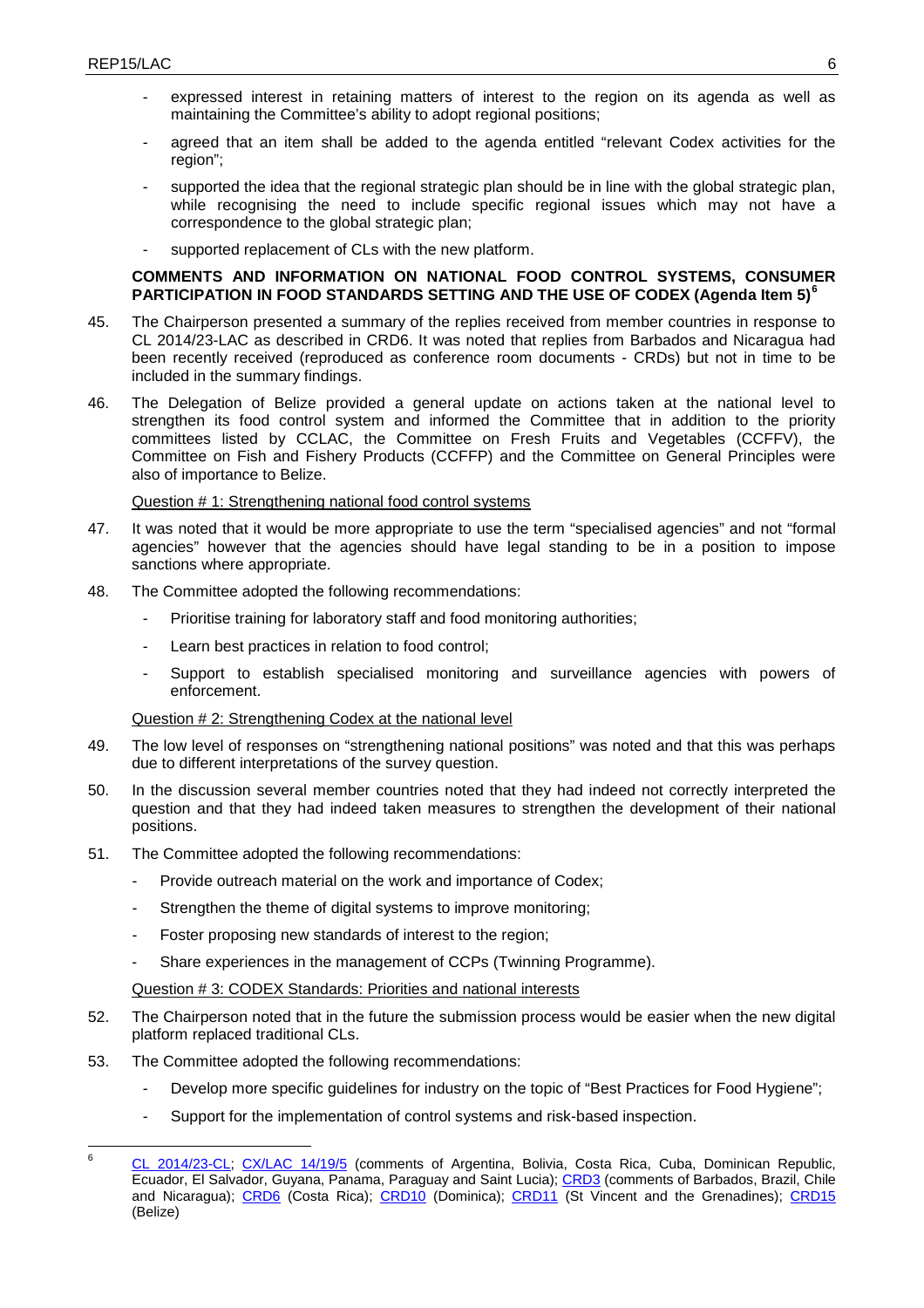## **PROPOSED DRAFT REGIONAL STANDARD FOR YACON (Agenda Item 6)[7](#page-9-0)**

- 54. The Committee noted that the proposed draft Standard had been prepared by an electronic working group (eWG) led by Argentina. In view of the absence of the lead country, the Committee agreed to collect general comments from the floor on the proposed draft with a view to its further revision by an eWG in order to then finalize the Standard by CCLAC20 (2016) which was the deadline for completion of this work.
- 55. The Committee noted the following comments:
	- Section 1 Definition of Produce: The Standard should also cover commercial types as in other countries of the region as "types" rather than "varieties" were used in the trade of yacon.
	- Section 2 Minimum Requirements: Provisions for "well developed" should be removed as they were adequately covered by other provisions under this section and might contradict provisions for quality defects and tolerances (i.e. shape) in sections 2.2 and 4.1. In addition, provisions for "loss of colour in the flesh" should be deleted as colour of the flesh could vary from a whitish cream colour to deep red/purple therefore it would be difficult to judge a loss of colour in the flesh of yacon.
	- Section 3 Sizing: The sizing table should be further examined to ensure that all commercial varieties / types covered by the Standard were adequately addressed.
	- Section 6.2.5 Official Inspection Mark (optional): This provision is a standardised provision applying as such in Codex standards for fresh fruits and vegetables, however if further explanation for the purposes of addressing the particular characteristics of yacon were needed, the eWG could consider additional text for inclusion under this section.
- 56. The Committee noted no further comments on the remaining sections of the Standard.

## **Conclusion**

57. The Committee agreed to establish an eWG chaired by Peru and co-chaired by Belize, working in English and Spanish, to continue to develop the Standard based on the comments submitted to this Session and those provided by the members of the eWG.

## **STATUS OF THE PROPOSED DRAFT REGIONAL STANDARD FOR YACON**

58. The Committee returned the proposed draft Standard to Step 2/3 for further development, comments and finalisation by the 20<sup>th</sup> Session of CCLAC.

## **CODEX WORK RELEVANT TO THE REGION (Agenda Item 7)[8](#page-9-1)**

59. The Chairperson introduced the paper and invited individual countries to present the issues they had raised.

## Risk Analysis Principles applied by the Pesticide Residues Committee

- 60. The Delegation of Brazil introduced the item and drew the attention of the Committee to the inconsistency existing in the risk analysis principles applied by the Committee on Pesticide Residues (CCPR), related to the Periodic Review Procedure of Pesticides with a view to revision or withdrawal of pesticides or maximum residue limits (MRLs) for pesticides, and the *Working Principles for Risk Analysis for Application in the Framework of the Codex Alimentarius* as well as the risk analysis principles applied by other subsidiary bodies of the Commission.
- 61. Several delegations voiced concerns in relation to the application of the Periodic Review Procedure, which was seen as an inconsistency in the safety assessment of pesticides. It was stated that other committees did not carry out a periodic review by which if the chemical was no longer supported by the original sponsor and no new data could be supplied by interested member countries or observers the pesticide and/or related MRLs were withdrawn without scientific evidence that there was a threat to human health. It was stated that existing MRLs were science-based so in cases where there was no new data available to substantiate their review, the pesticide and/or related MRLs should be maintained until new or additional scientific data could demonstrate there was a risk for human health.

<span id="page-9-1"></span><span id="page-9-0"></span><sup>&</sup>lt;sup>7</sup> [CX/LAC 14/19/6;](ftp://ftp.fao.org/CODEX/Meetings/cclac/cclac19/la19_06e.pdf) [CX/LAC 14/19/6-Add.1](ftp://ftp.fao.org/CODEX/Meetings/cclac/cclac19/la19_06_Add1e.pdf) (comments of Ecuador and Peru); [CRD12](ftp://ftp.fao.org/CODEX/Meetings/cclac/cclac19/CRDs) (El Salvador) 8 [CX/LAC 14/19/7;](ftp://ftp.fao.org/CODEX/Meetings/cclac/cclac19/la19_07e.pdf) CRD12 (El Salvador)  $\overline{7}$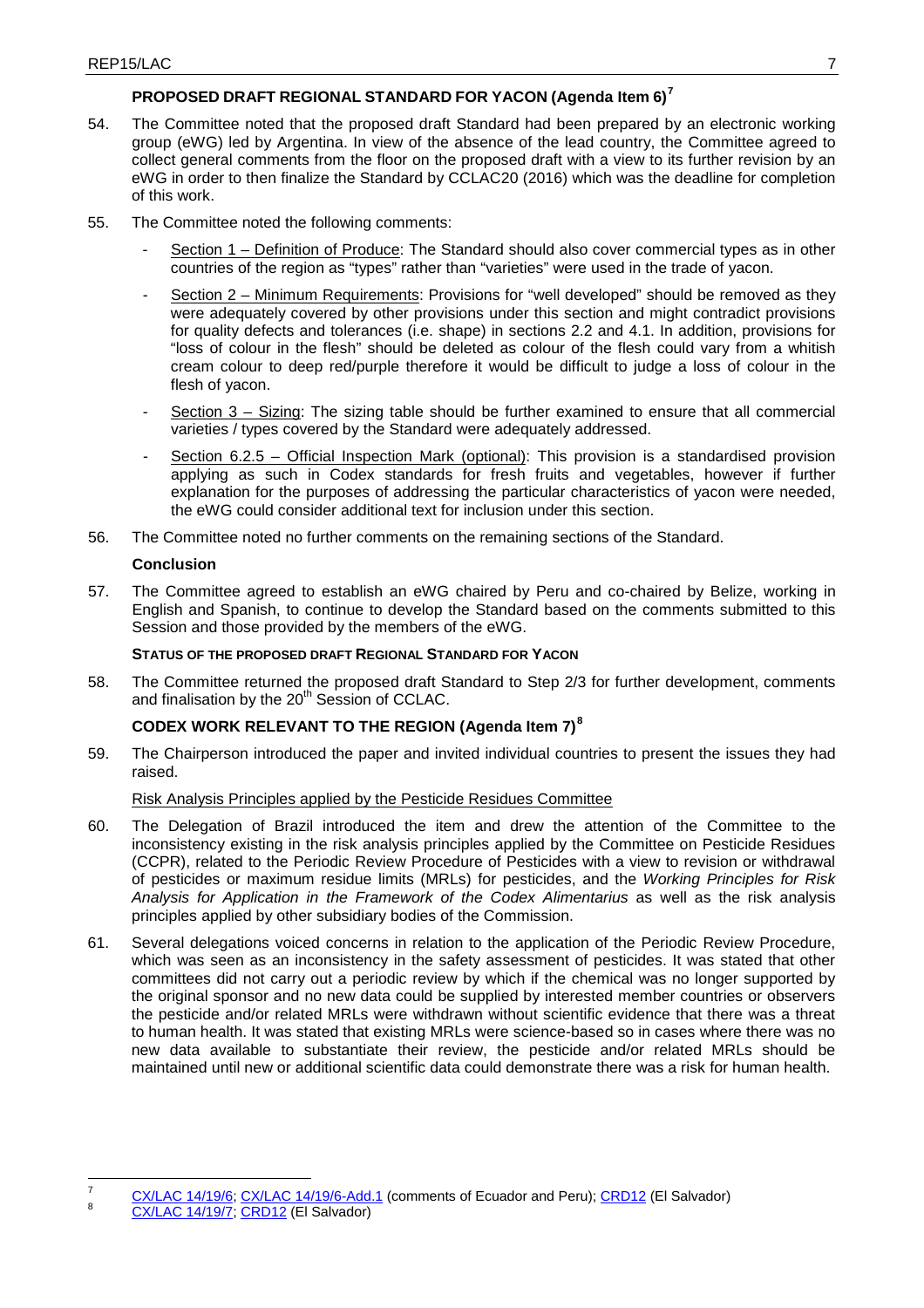- 62. The delegations therefore recommended requesting the CCGP to analyse the inconsistency in the risk analysis principles applied by CCPR vis-à-vis the various committees and the *General Principles of the Codex Alimentarius*, the *Working Principles for Risk Analysis for Application in the Framework of the Codex Alimentarius* and the *Statements of Principles concerning the role of science in the Codex decision-making process and the extent to which other factors are taken into account* so that CCPR could make its decisions on the same basis as other committees, as Codex decision-making should be based on scientific principles.
- 63. In response to the concerns raised, the WHO Representative indicated that there was no apparent inconsistency in the application of risk analysis principles and that CCPR decisions were sciencebased. Revocation of MRLs was based on lack of data to ensure the safety of residues in food, and not based on a fixed time schedule. She outlined the process as follows: if a compound is scheduled for re-evaluation a call for data will be published by the JMPR secretariat. If data are not submitted by the original data sponsor, but countries still see the need for use of the compound then they should provide relevant data to allow for a re-evaluation. Since pesticides are toxic by their very nature, a periodic review process was implemented by CCPR to assure human health, and replace more hazardous with less hazardous substances.

64. The Committee expressed the view that differences exist between CCPR and other committees that apply risk analysis in the establishment of food safety standards, as the CCPR set a specific term for re-evaluation for pesticides and requested updated information which, if not available, meant that the pesticides and/or related MRLs were revoked. Other committees however revoked safety standards only when there was new information that the pesticide compromised human health. The CCGP should therefore examine this issue at its next session in 2015 and make recommendations on how to resolve this difference when considering the consistency of the risk analysis texts across committees.

## Implementation of the Codex Strategic Plan 2014-2019

- 65. The Delegation of Brazil stated the need to implement the Strategic Plan 2014-2019 in accordance with the Procedural Manual, as this would ensure that Codex continued to base its decisions on scientific principles and to take into account, where appropriate, other legitimate factors only related to health protection of consumers and for fair practices in food trade.
- 66. This view was widely supported.
- 67. The Codex Secretariat reaffirmed that the Procedural Manual is the highest level of authority for Codex work. He explained that the phrase regarding "relevant factors" in the Strategic Plan was to ensure transparency in risk management decisions taken.

## **Conclusion**

68. The Committee reiterated that Codex must base its decisions on scientific principles and risk analysis. Therefore the inclusion of other relevant factors must only consider those that affect consumer health. Moreover it should also be alert to ensure that the implementation of the CAC Strategic Plan is consistent with the Codex mandate and the Procedural Manual.

Procedures for the Elaboration of Codex Standards and Related Texts

- 69. The Delegation of Brazil expressed its concern on proposed changes to the Procedural Manual, and particularly to the *Procedures for the Elaboration of Codex Standards and Related Texts*, arguing that the current provisions on the Rules were sufficient in terms of transparency and coordination of work among the general subject committees and commodity committees.
- 70. The Delegation therefore recommended not supporting either of the proposed amendments submitted to the  $37<sup>th</sup>$  Session of the Commission for adoption. Several other delegations agreed with this position.
- 71. One delegation, however, noted that the guidelines contained in Procedural Manual were not static, should be open to review (if that meant making them more efficient) and that the CCGP provided for that process. The Delegation encouraged broader debate in CCGP and recommended examining the scope of the proposed amendments (particularly amendment 2 in CX/LAC 14/19/7) as they could improve coordination between committees without detracting from work that already took place.
- 72. An observer delegation, whilst recognising the merit of the wording of the amendments regarding coordination, stated that these structures already existed in the Procedural Manual but needed to be followed more closely. The delegation warned of the dangers in starting a process of amending the Procedural Manual.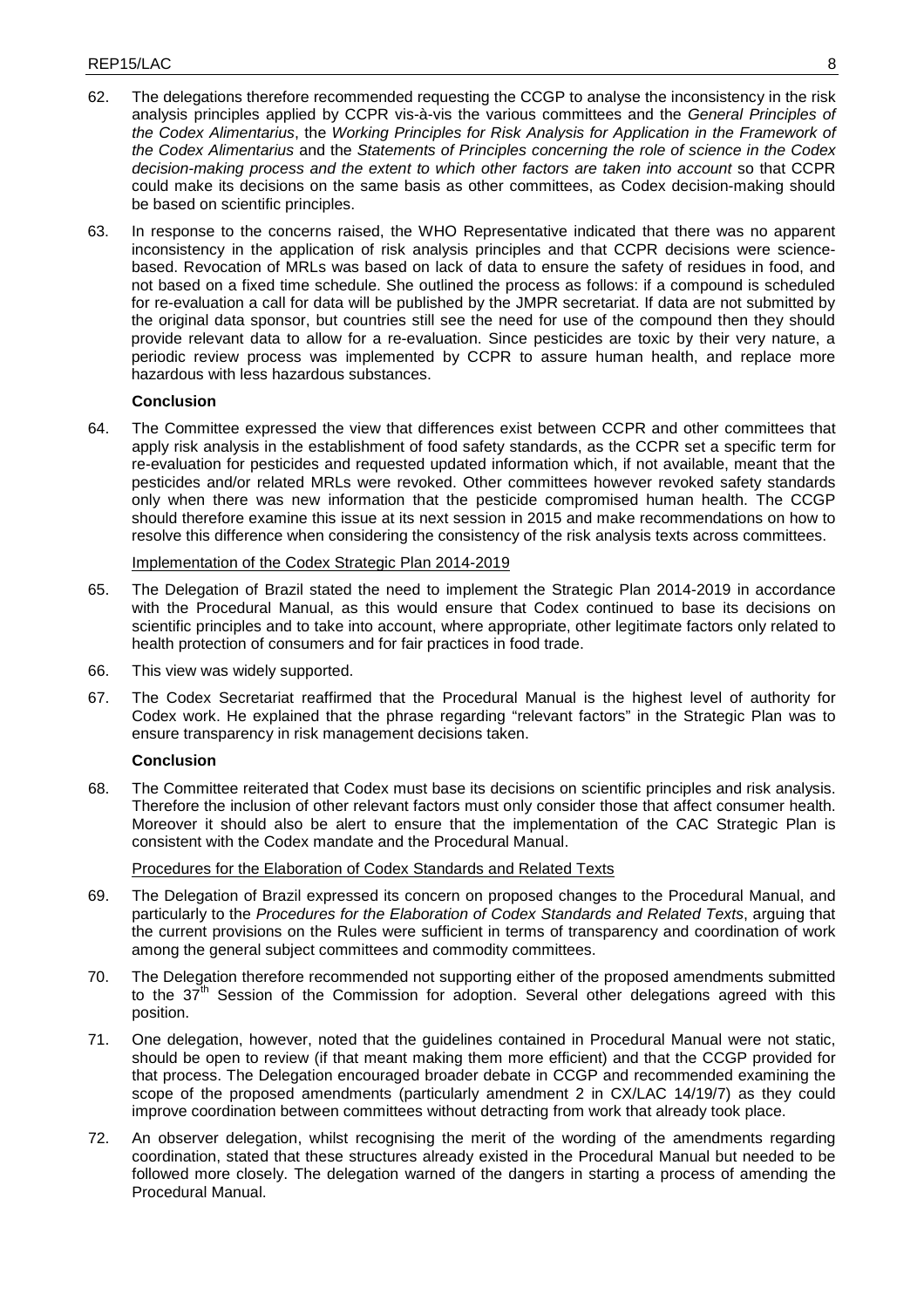73. The Codex Secretariat, whilst not rejecting the wording of the proposed amendments, stated that Codex coordination was good both due to processes in the Secretariat and the critical review oversight function of CCEXEC.

## **Conclusion**

- 74. The Committee emphasised the importance of coordination amongst committees. Most of the member countries agreed there was no need to make changes to the Procedural Manual because the current provisions were sufficient to ensure transparency and coordination between general committees and commodity committees. Nevertheless, the Committee encouraged a process of strengthening this coordination and emphasised that this coordination task pertained to the Codex Secretariat, the Chairs of the committees and the CCEXEC.
- 75. The Delegations of Chile and Colombia recognised that the Procedural Manual adequately expressed the need for coordination, but recommended that CCGP consider the scope for providing advice for coordination among subsidiary bodies of the Commission.

## Recombinant Bovine Somatotropin (rBST) – Standard held at Step 8

- 76. The Delegations of Brazil and Costa Rica noted that the MRL for rBST has been held at Step 8 since 1999, despite having the scientific basis needed for approval by the Codex Alimentarius Commission. As the report of JECFA would be presented for consideration by the 22<sup>nd</sup> Session of the Committee on Residues of Veterinary Drugs in Foods (CCRVDF) and the draft MRLs for BST held at Step 8 would be considered by the Commission in 2015 in light of the CCRVDF recommendations, they recommended CCLAC adopt a position on the matter, as repeated assessments by JECFA had concluded that the drug was harmless and in order to respect the scientific principles in Codex decision-making.
- 77. There was general support for this proposal although several delegations were unable as yet to adopt a position themselves due to legislative or other national, technical issues.
- 78. The Delegation of Uruguay while stating that its national technical regulations did not allow the use of rBST said, that it would however would refrain from taking a position on the adoption of the MRL in line with the Codex principles of science based decision making.
- 79. In this regard, the Delegation of Uruguay said that there was an error in the JECFA report No. 78 page 94 and in the document submitted by Brazil and Costa Rica (CX/LAC 14/19/7) as rBST was not registered in the country.

## **Conclusion**

80. The Committee reiterated its support for the use of science when Codex decisions were made as well as respect and recognition for the work of FAO/WHO expert scientific committees. The Committee noted that a number of delegations approved the adoption of the MRL for rBST whilst other countries were not yet able to adopt a position.

## Proposed amendments to the Terms of Reference of the Committee on General Principles

- 81. The Delegations of Brazil and Costa Rica proposed that CCLAC members develop a proposal for harmonisation of the Terms of Reference of CCGP with those of other committees to be discussed at the next CCGP session. They mentioned that it was important to ensure that the CCGP would not become a self-tasking committee but serve the CAC upon request.
- 82. The Codex Secretariat clarified that the proposal to amend the current CCGP TOR had been made originally to simplify them and harmonise them in principle with other committees because they contained specific examples of past work. Removing just these examples while maintaining the first sentence would ensure that the CCGP would only work on request from CAC.
- 83. There was support for the proposal but also some requests for clarification as to how it would be possible to harmonise the mandates of all committees when those committees actually had their own specific mandates.

## **Conclusion**

84. The Committee agreed on the importance of simplifying and harmonising the mandate of the CCGP with those of other Codex committees and agreed that countries should discuss in greater detail the proposal submitted by WHO/FAO in order to submit a position on this matter to the CCGP.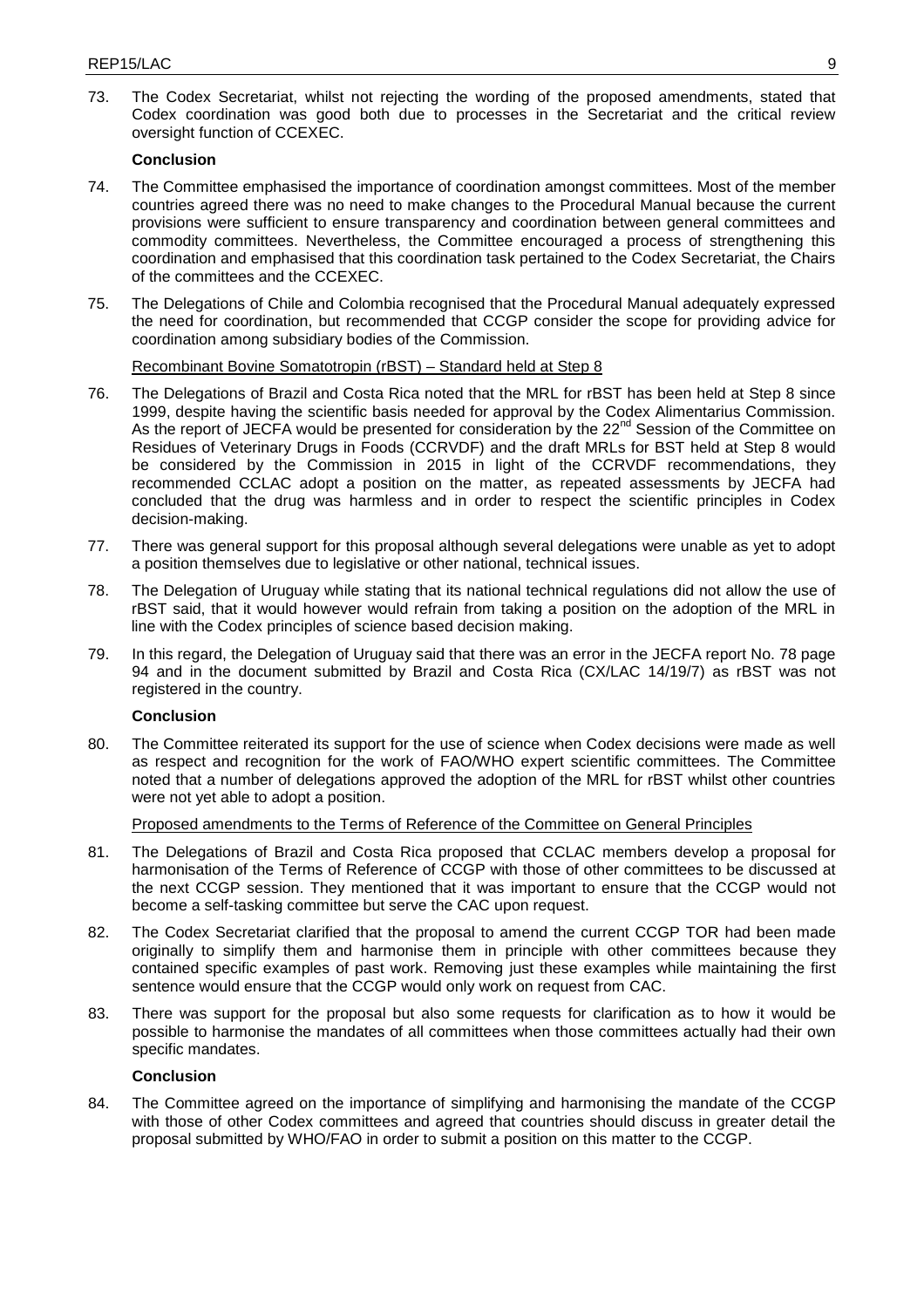## Meetings of coordinators during CCEXEC

- 85. The Delegation of Costa Rica proposed that the CCEXEC establish an informal meeting for countries that were Codex regional coordinators to exchange experiences and to increase interregional coordination. They suggested a meeting date on the Thursday of the CCEXEC session prior to the CAC.
- 86. Several delegations expressed support for the benefits of holding such informal or "information" meetings in terms of better coordination between member countries, fostering of partnerships, opportunities for capacity building and greater understanding of diverse positions on common issues.
- 87. The Codex Secretariat welcomed this initiative, and noted that the coordinators were already members of the informal meeting of chairs that usually met during CCGP and CAC, and that meetings of the incoming and outgoing coordinators were organised by the Codex Secretariat during the CAC. He recognised the particular interest of coordinators to meet for inter-regional coordination and said that the Secretariat could facilitate their meeting in conjunction with the informal meeting of chairs.
- 88. The Delegation of Switzerland, speaking as Chairperson of the Codex Alimentarius Commission, welcomed this initiative. She mentioned the very useful informal meetings of chairs, which had allowed participants to address issues common to all chairs and had also given them the opportunity for training to improve chairing skills. She was grateful for the offer of the Codex Secretariat to provide logistical support to these meetings.

## **Conclusion**

89. The Committee acknowledged the importance of regional coordinators sharing issues of concern and of interest with one another to improve inter-regional communication, collaboration and cohesion. The Committee encouraged the Codex Secretariat to provide the logistical support necessary to hold information meetings among regional coordinators in addition to the informal meeting of chairs organised in the margins of the CCEXEC and CAC sessions.

## Shiga-like toxin producing E. coli (STEC) in meat and other food

- 90. The Delegation of Uruguay presented its concern to CCLAC on the prioritisation of the issue of "Shigalike toxin producing E. coli (STEC) in meat and other food" in the Committee on Food Hygiene (CCFH). The Delegation noted that in the report of the  $45<sup>th</sup>$  Session of CCFH it was assumed that this was a significant pathogen of beef and the Committee undertook to include STEC in beef in its future workplan, which is supported by Appendix 3 of CX/FH 14/46/11.
- 91. The Delegation recommended the drafting of a guideline or standard that defined procedures to check for the possible presence of STEC O157 and non-O157 in food and recommended requesting scientific advice from WHO/FAO for the purposes of carrying out a microbiological risk assessment of intensive and extensive meat-production systems (as well as other foods considered high risk or that may constitute public health issues). There was support for this recommendation.
- 92. The FAO Representative and the Codex Secretariat reminded delegations that CCFH procedures for prioritisation of work and subsequent proposals for new work needed to be followed for such initiatives. If CCLAC wished to make a recommendation it should follow CCFH procedures.
- 93. The Codex Secretariat noted that only member countries could submit proposals for consideration by committees and approval by the Commission. In line with the above, the Codex Secretariat further clarified that CCLAC could not task CCFH but could only encourage CCLAC members to request the CCFH to work on this matter.

## **Conclusion**

- 94. The Committee expressed its concern about public health problems and trade difficulties and the lack of international harmonisation associated with E.coli which produces the shiga-like toxin (STEC) in meat. Therefore it agreed to ask the members of the region participating in CCFH46 (2014) to support new work on this subject as found in Appendix 3 of CX/FH 14/46/11 (CCFH work priorities - Proposals for new work and/or revision of existing standards) for consideration by CCFH, and to express this in the Committee.
- 95. It was noted that the Delegation of Brazil only supported this work for ruminant beef, but that this did not constitute a reservation.

Guidelines for the Control of Nontyphoidal Salmonella spp. in Beef and Pork

96. The Delegation of Brazil summarised the background to this issue and put forward the following recommendations: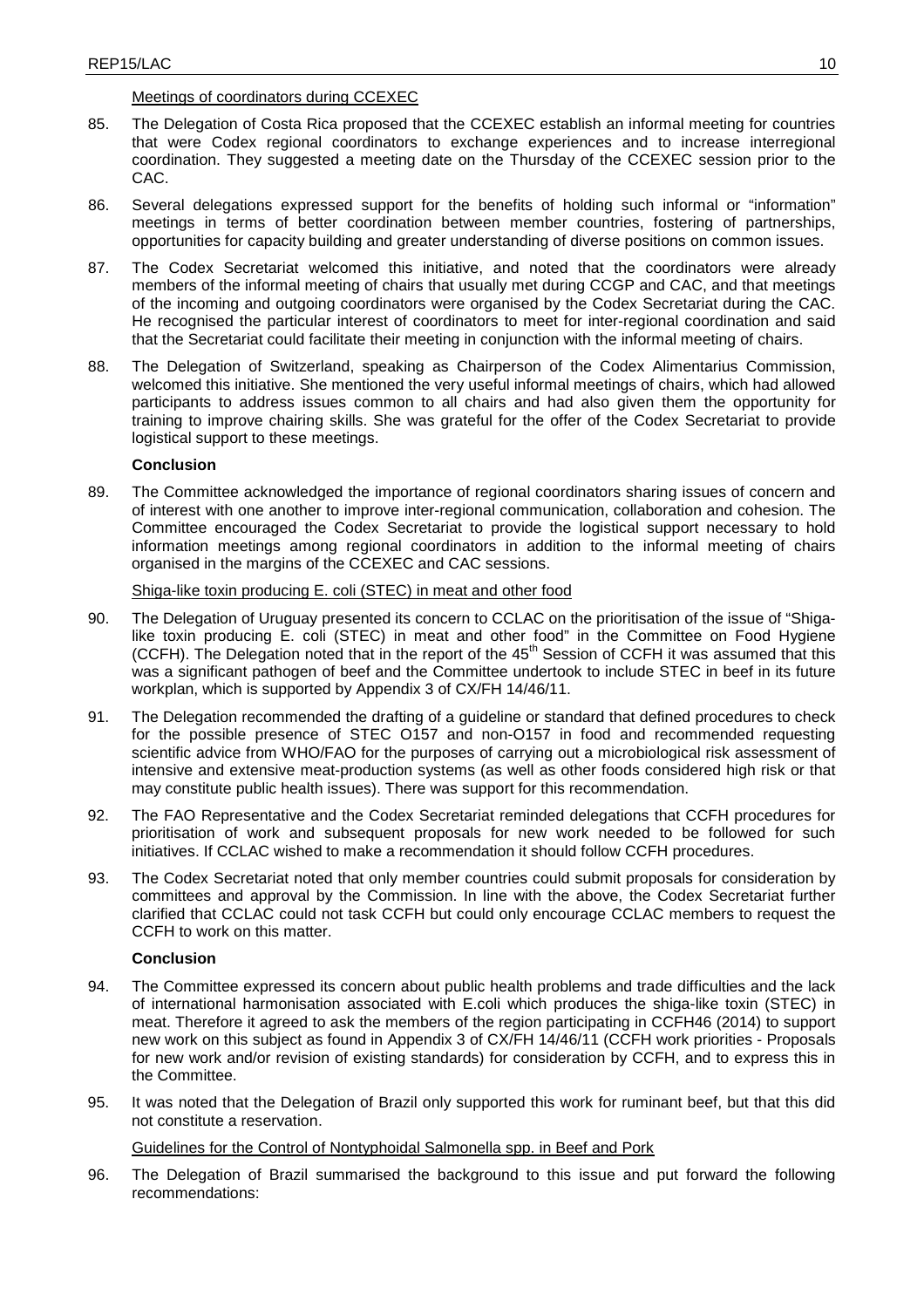- The examples used in the proposed Guidelines should be general, without any mention of specific products or commodities, as the purpose of this type of document could be misinterpreted and the information used for unnecessary health regulations that would not serve to protect consumer health or ensure fair practices in the food trade;
- Statements such as "subject to the national legislation of the importing country" or "subject to approval by the relevant authority" should not be used in Codex;
- Other species, such as *Bos indicus*, should be included when referring to beef in these Guidelines.
- 97. These recommendations were supported and particularly the wish to not see statements such as "subject to the national legislation of the importing country" or "subject to approval by the relevant authority" in Codex standards and related texts.
- 98. One observer delegation added that the Procedural Manual in its *General Principles* and in the *Statements of Principle Concerning the Role of Science in the Codex Decision-Making Process* already provided Codex members with guidance on this subject and clearly indicated that national legislation is not a factor that Codex should consider.

99. Based on comments made, the Committee acknowledged the concern expressed by several members from the region regarding the references made to national legislation in Codex documents. The Committee invited the countries from the region to take this matter into consideration, as well as other matters raised by Brazil at the next CCFH session.

Note 161

- 100. The Delegation of Costa Rica noted current discussions underway in the Committee on Food Additives (CCFA) to replace Note 161 in more technical terms with more specific wording to be adopted on a case-by-case basis. They proposed that the alternatives to Note 161 being discussed should be examined more thoroughly and recommended that specific notes used to replace Note 161 should not be more trade restrictive in nature than the actual Note 161 referring to national legislation of importing countries.
- 101. There was support for the proposal to eliminate the use of Note 161 from the General Standard for Food Additives (GSFA).
- 102. The Delegation of Brazil also outlined the current situation regarding the use of Note 161 and felt it important for the Committee to note, when adopting a position, that work on this matter was still ongoing in CCFA.
- 103. The Delegation considered it necessary to collaborate on the current work of CCFA on Note 161 and suggested: that existing uses of note 161 be examined on a case by case basis to either eliminate or replace them; that no reference be made in them to national legislation and that the principles established in the Preamble of the GSFA be considered. This was supported by the Delegation of Uruguay.

#### **Conclusion**

104. The Committee reiterated its support for the elimination of the use of Note 161 in the GSFA.

### Processed Cheese

- 105. The Delegation of Uruguay presented the background on the on-going work on processed cheese, with a view to strengthening regional consensus on the most relevant aspects, prior to a physical meeting scheduled for early 2015 on the proposed draft of the Standard.
- 106. The Delegation recommended presenting a solid regional position in the various stages of the drafting of the standard, seeking alternatives for those points on which broad consensus had not been reached in previous discussions i.e. levels of cheese content; the addition of other ingredients such as starch and gelatine; and issues regarding product labelling.
- 107. The Chairperson reminded the Committee that the region had made a major effort to take up the whole topic of processed cheese in Codex and, in support of Uruguay, urged delegations to maintain this effort to its conclusion. She requested delegations send in information, give opinions and build a consensus-based proposal to submit so as not to miss this opportunity.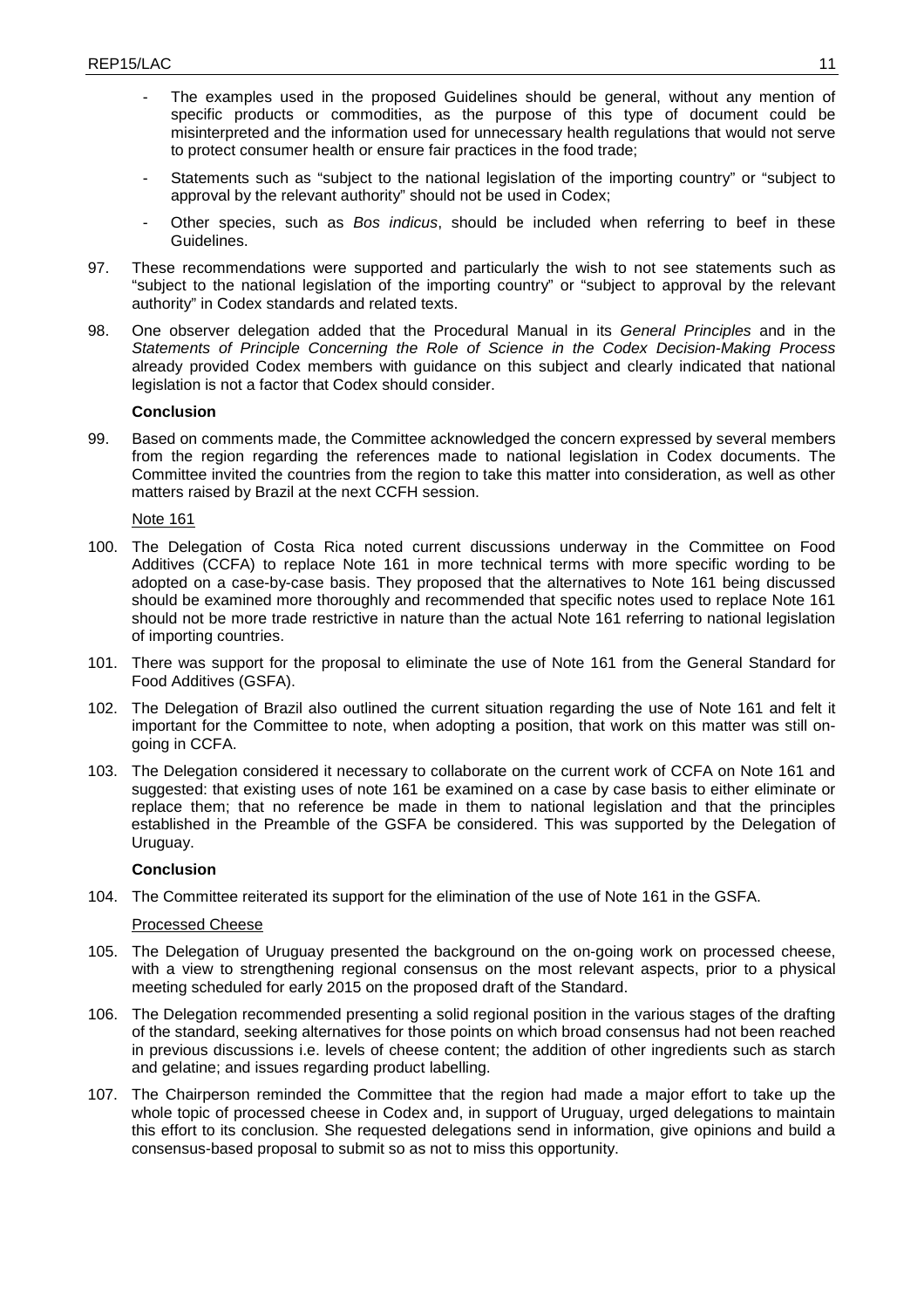- 108. There was strong support from delegations to develop a regional position and recommendations were made to hold meetings via video conference before the upcoming meeting of the physical working group (pWG) in early 2015 and to ensure that those countries that would be unable to send delegations from the capital briefed their diplomatic delegations in Brussels thoroughly so as to register them and ensure their participation in the working group.
- 109. One observer delegation confirmed their commitment to the pWG, however, they also indicated that they did not see any impediment to trade in processed cheese products, which had grown steadily over the previous few years. They saw no obvious gaps in safety and quality provisions of existing Codex horizontal texts. They also opposed the creation of a standard for a product analogous to processed cheese. As with processed cheese products, they expressed the view that there was no current impediment to international trade in these products, and no gaps in the safety or quality provisions in existing Codex horizontal texts.

- 110. The Committee expressed its support for the development of an international standard on processed cheese.
- 111. The Committee noted the call of the Delegation of Uruguay for CCLAC members to reply to their questionnaire at their earliest convenience to ensure the results were available for the upcoming meeting of the working group in January 2015.
- 112. The Committee recommended that a video conference be held in order to build consensus on critical aspects of the proposal and encouraged member countries to participate directly in the Brussels meeting of the working group or through their diplomatic delegations.

## **STATUS OF THE CCLAC WEBPAGE (Agenda Item 8)[9](#page-14-0)**

- 113. The Committee recalled that at its last session the difficulty of maintaining the websites of RCCs active and current had been discussed in particular in light of the fact that the regional coordinator changed every 2 to 4 years. The Codex Secretariat at that time had indicated that it would explore the possibility to host the regional websites on the main Codex website while the responsibility for providing content and updating it would remain with the coordinators.
- 114. The Codex Secretariat gave a live demonstration of the work carried out thus far on the new regional websites. He explained that a structure had been designed to meet the needs of all RCCs after an analysis of the contents of the present RCC websites. He mentioned that the present sites had duplicated content from the main Codex website but in the new structure relevant data was included dynamically from the Codex database.
- 115. He described and demonstrated the simple modular features of the site that would be easy to edit for regional coordinators without specific web or programming skills. He added that future initiatives on the site would include a forum for document sharing and threads for expressing opinions and stimulating discussion. He also confirmed that content on the website would be published in the languages appropriate to the different regions.
- 116. He also informed delegations of the initiative to move all Codex documents to the Microsoft Sharepoint platform, which would allow for the inclusion of additional Codex documents types such as working documents, CLs and CRDs in the Codex database in addition to the documents already included (agendas, reports and standards). This would allow them to be searchable and also offer more possibilities for users to select content and be informed of updates. He further informed the Committee that in cooperation with the International Plant Protection Convention (IPPC), an online commenting system was under preparation as well as a platform supporting eWGs.
- 117. Regarding video conferencing tools, he said that there were no plans at this moment for including these on the website, however a number of possible tools were being reviewed for possible future application.
- 118. Regarding the use of social media such as twitter or facebook, he explained that social networks had to be updated consistently to be effective. He also explained that the facebook account for the name "Codex Alimentarius" was presently occupied by an anti-Codex activist group. He said that because of the risks related to some open platforms, the Secretariat, at present, preferred to maintain Codex information on a page that they controlled entirely. The creation of a twitter account could however be considered. He stated that keeping the page updated and filled with news was a challenge and one of his main goals for the immediate future. He invited all delegations to contribute news which could be uploaded on the website.

<span id="page-14-0"></span>[CX/LAC 14/19/8;](ftp://ftp.fao.org/CODEX/Meetings/cclac/cclac19/la19_08e.pdf) [CRD12](ftp://ftp.fao.org/CODEX/Meetings/cclac/cclac19/CRDs) (El Salvador)  $\overline{9}$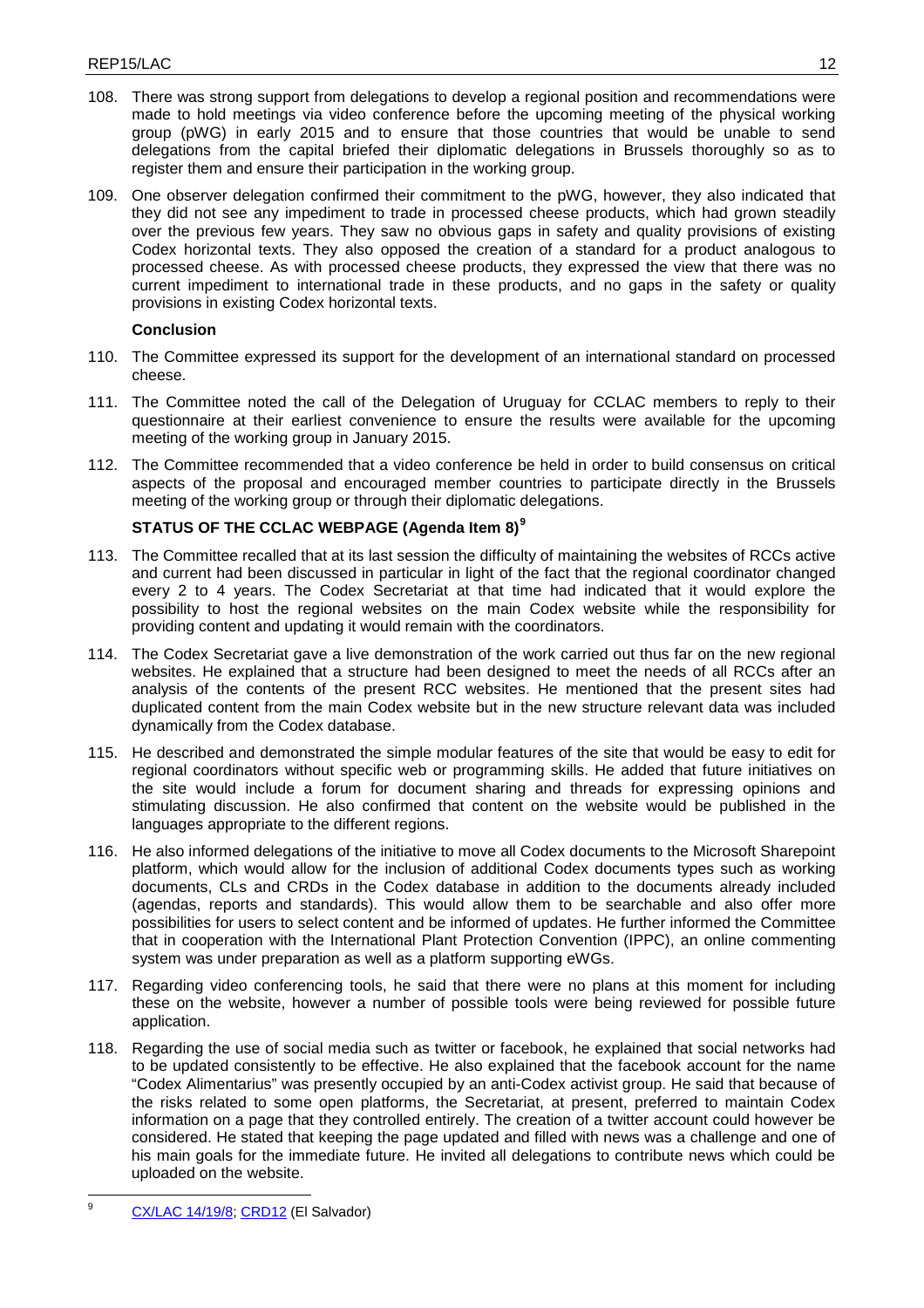- 119. Regarding frequently asked questions (FAQs), he said that work on such a section on the website was underway. He said that as with the news this was a high priority for the Codex Secretariat and all delegations were invited to share interesting FAQs for possible publication.
- 120. Regarding linking/including online training courses he responded that this requests could readily be accommodated and technical assistance provided.
- 121. The Committee noted suggestions to create mobile applications (apps) to use hyperlinks in the list of participants to link to their parent organisations.
- 122. The Codex Secretariat indicated that the regional websites could go "live" on a test basis from January 2015 and that the appropriate work would be also be done to ensure that the new site appeared high in search engine rankings. He offered to work closely with the current and future coordinator to ensure that the CCLAC page could go online at that time.

- 123. The Committee noted and welcomed the developments regarding the regional websites and other online tools and invited member countries to provide any contributions and suggestions directly to the Codex Secretariat.
- 124. The Committee adopted the following recommendations:
	- Use social media for Codex as appropriate;
	- Introduce FAQs on the website;
	- Explore the future possibility of implementing video-conferencing technology and mobile applications;
	- Implement eWGs on a new platform and work towards digital meetings further in the future;
	- Publish a pilot of the CCLAC site in January 2015;
	- Request Costa Rica to make every effort to ensure that CCLAC begins to implement the new website as early as possible.

# **REPORT ON THE IMPLEMENTATION OF THE CCLAC STRATEGIC PLAN (Agenda Item 9)[10](#page-15-0)**

- 125. In compliance with the decision adopted at CCLAC18 (2012), the Chair presented a status report on implementation of the CCLAC Strategic Plan for which she received support and congratulations from the Committee.
- 126. It was emphasised that work had been carried out in conjunction with the Strategic Plan of the CAC and that there had been strong development in terms of regional belonging and inclusiveness, the need to work in a strategic way and empower the synergies between countries in the region.
- 127. Specifically, she stressed that one of the greatest efforts was on the constant use of both Spanish and English in order to enhance effective communication. She noted important advances in the management of the CCPs and information exchange through the use of the Regional Digital System, the development of multiple videoconferencing (English and Spanish) with its recording and bilingual executive summary, the preparation of preliminary meetings, colloquia and a procedure for issuing regional positions.
- 128. As part of developing and strengthening the capacity of countries she highlighted the partnership programme, internships in and outside the region, the creation of support materials (bilingual booklet on Responsibilities of national delegates and CCLAC bilingual course on Codex for diplomatic officers) and workshops held focused on risk analysis.
- 129. She concluded that in order to improve the ability of member countries to provide inputs to expert committees, meetings had taken place between technical committees, a set of guidelines had been developed on how to forward data to expert committees and video conferences had been held with experts from FAO and WHO.

<span id="page-15-0"></span>[CX/LAC 14/19/9](ftp://ftp.fao.org/CODEX/Meetings/cclac/cclac19/la19_09e.pdf)  $10$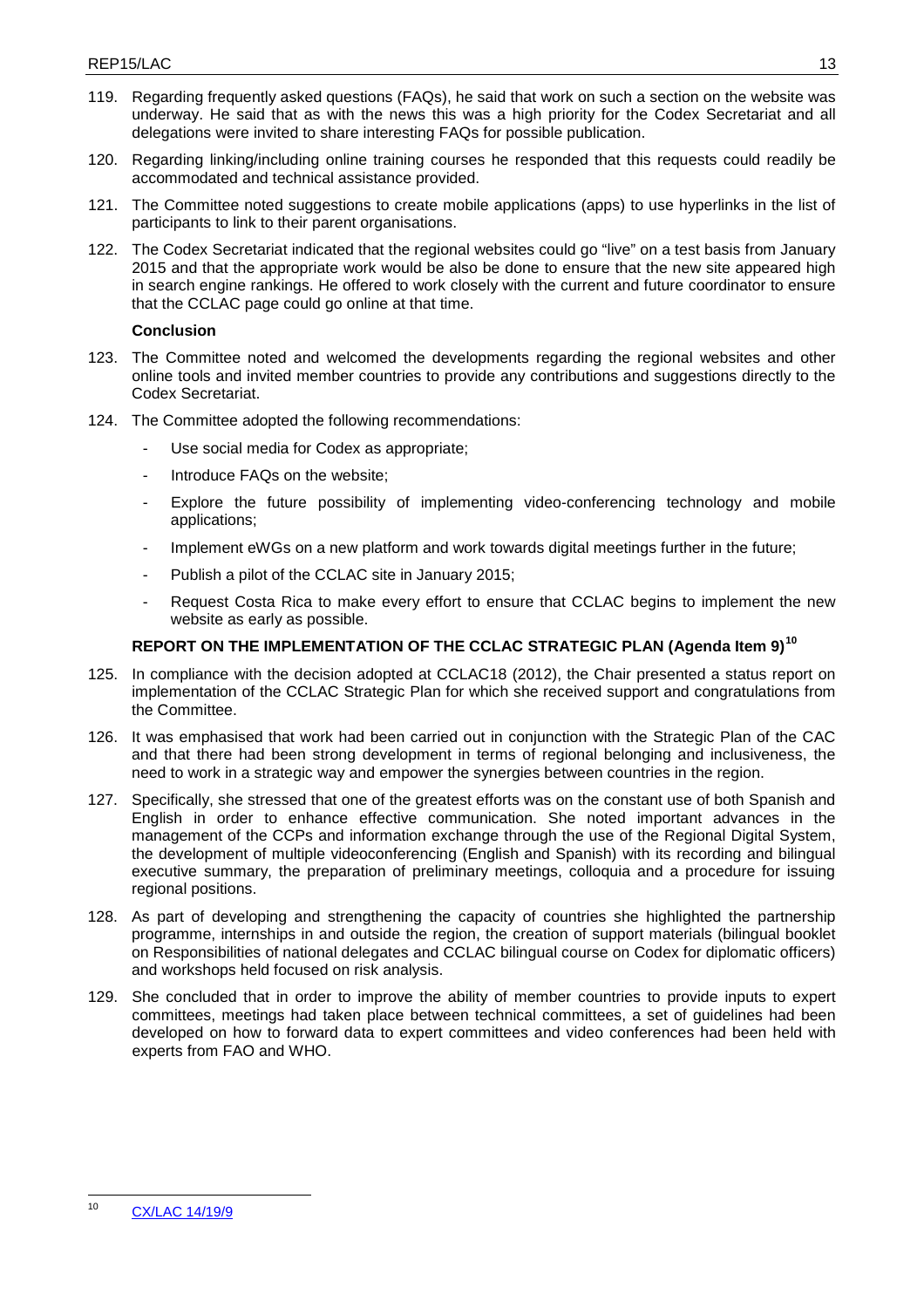# **DISCUSSION PAPER ON ELECTRONIC WORKING GROUPS AND PHYSICAL WORKING GROUPS (Agenda Item 10)[11](#page-16-0)**

- 130. The Delegation of the Dominican Republic introduced the paper and emphasised the need for the Committee to send a message to CCEXEC and CAC that the fact that most electronic working groups operated in English only (as well as some physical working groups) was a serious impediment to participation for members of the region. Developing countries, that did not have English as their official language, found themselves excluded from the normative work of specific documents or topics, only because the technical experts in the related fields were not proficient in English. A similar situation had also arisen in meetings of pWGs where simultaneous translation had not been provided.
- 131. The Delegation requested that the CAC ensure that all the work of the Committee, the electronic working groups and the physical working groups was in the official languages of the Commission, which would also be in line with the Procedural Manual and the Codex Strategic Plan.
- 132. The proposal received wide support and additional comments were made concerning the possibility of making such requests mandatory and also on the actual quality and accuracy of translated documents.
- 133. One observer delegation, whilst agreeing with the sentiment expressed, cautioned delegations that it could be challenging to attempt to make an eWG function in two or more languages. Indeed imposing two or more languages could involve additional expense and create a reluctance to lead. One solution could be that a Spanish-speaking country offer to Co-Chair such groups and thus provide the translations needed. This had been successfully tried out in a number of eWGs in different committees.
- 134. The Codex Secretariat noted that much Codex work depended on the voluntary contributions of host governments (operating expenses of subsidiary bodies of the Commission except CAC, CCEXEC and coordinating committees were covered by the host country secretariats of the committees) and that, with over 50 eWGs, any additional costs would be an issue for the hosts of working groups, the Codex Secretariat and the Commission. He further explained that a considerable effort was being made with physical working groups to provide full language support. He also explained that the decision on languages was taken by the committee at the moment of the formation of the WG and cautioned making the language requests obligatory, as WGs were an important tool to informally move work forward.

## **Conclusion**

135. The Committee agreed to request that the CAC encourage actions that favour the effective operation of committees and their eWG/pWG in the official languages of the Commission. The Committee also noted that several countries have stated that greater efforts are needed to ensure documents are available in the working languages of the Committee, well in advance of meetings.

# **NOMINATION OF THE COORDINATOR (Agenda Item 11)[12](#page-16-1)**

- 136. The Committee recalled that the Commission at its 36<sup>th</sup> Session (2013) had appointed Costa Rica as Coordinator for Latin America and the Caribbean for its second term. Costa Rica, having served for two terms, four years by July 2015, would not be eligible for re-appointment. The Committee was invited to nominate a Coordinator for Latin America for appointment by the  $38<sup>th</sup>$  Session of the Commission (2015).
- 137. The Committee thanked Costa Rica for its successful work as Coordinator of CCLAC during the 4 years of its term.
- 138. The Chairperson thanked all delegations for their support and encouraged them to continue to improve the integration of the region in particular as to the identification and consideration of crosscutting issues relevant to the region. She also encouraged the delegations to participate actively in the work of the Committee on matters of importance for the region.

## **Conclusion**

139. The Committee unanimously agreed to recommend to the 38<sup>th</sup> Session of the Commission that Chile be nominated for a first term as Coordinator for Latin America and the Caribbean. The Delegation of Chile accepted the nomination and expressed its commitment to the region to continue the work successfully carried out by Costa Rica.

<span id="page-16-1"></span><span id="page-16-0"></span> $11$  [CX/LAC 14/19/10;](ftp://ftp.fao.org/CODEX/Meetings/cclac/cclac19/la19_10e.pdf) [CRD12](ftp://ftp.fao.org/CODEX/Meetings/cclac/cclac19/CRDs) (El Salvador); [CRD13](ftp://ftp.fao.org/CODEX/Meetings/cclac/cclac19/CRDs) (Dominican Republic)<br>[CX/LAC 14/19/11](ftp://ftp.fao.org/CODEX/Meetings/cclac/cclac19/la19_11e.pdf)  $11$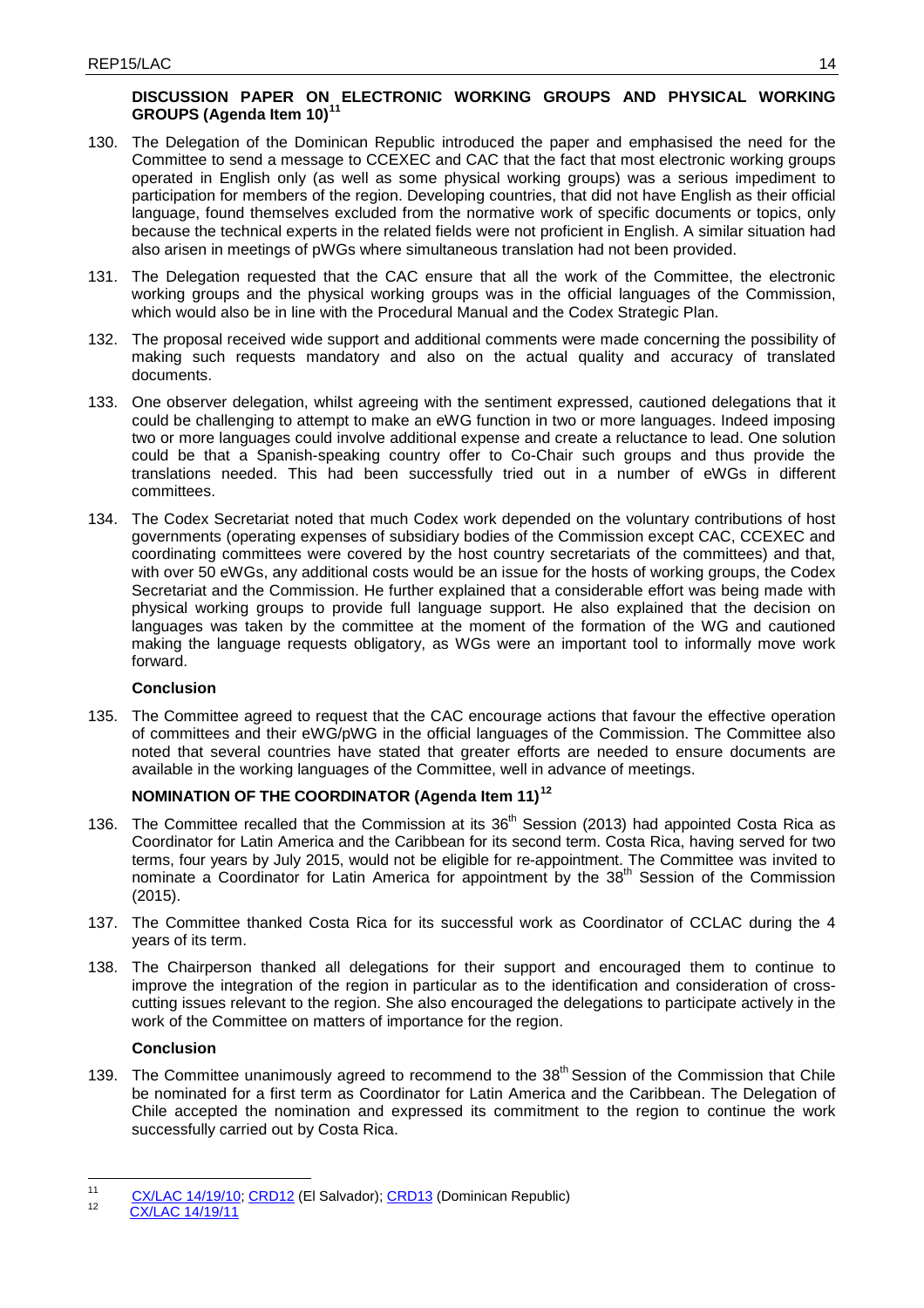# **OTHER BUSINESS (Agenda Item 12)[13](#page-17-0)**

## Biofortification in Codex

140. The Observer Organisation IFPRI informed the Committee that a proposal on new work on this topic would be discussed at the next session of the Committee on Nutrition and Foods for Special Dietary Uses (CCNFSDU) and that comments from CCLAC members would be appreciated.

## **Conclusion**

141. The Committee noted the progress made in discussions on biofortification and called on CCLAC members to continue support this topic at the CCNFSDU

## Harmonisation of nutrition labelling

- 142. The Delegation of Costa Rica expressed its concern given the appearance of new forms for presenting nutritional information (e.g. front-of-pack labelling), which provided for different labelling depending on the final market and which aimed at making the information easier to understand to consumers to help them make informed decisions on issues such as non-communicable diseases, overweight and obesity. The Delegation was of the opinion that this created problems for exporting countries and harmonisation of these approaches should be sought through the Committee on Food Labelling (CCFL) which had already harmonised the nutritional information to be provided.
- 143. The Codex Secretariat informed the Committee that the CCFL had indeed discussed the use of symbols to represent nutritional information in the context of the implementation of the WHO strategy on diet, physical activity and health, however the CCFL had recognised that no additional information had been put forward to justify new work on this and therefore had agreed to discontinue consideration of this question as a separate agenda item, with the understanding that any new proposals could always be put forward under "Other Business and Future Work" [14](#page-17-1).
- 144. The Delegation of Costa Rica invited member countries, who shared these concerns to submit a joint new work proposal to the CCFL with the intention of evaluating current systems for the presentation of information on labels that had emerged, so that harmonised options could be developed which could have a positive impact on the protection of consumer health while reducing technical barriers to trade.

## **Conclusion**

145. The Committee noted the concern of Costa Rica, which was shared by the Delegations of Ecuador, El Salvador and Peru.

## Member of CCEXEC for the Latin America and the Caribbean Region

146. The Delegation of Mexico informed the Committee of its intention to stand for the election as the member of the CCEXEC to be elected on a geographical basis for Latin America and the Caribbean at CAC38 in 2015, once Jamaica's term had expired.

## Development of an international standard for quinoa

- 147. The Delegation of Bolivia informed the Committee that it was their intention to continue work on developing a Standard for Quinoa Grains, no longer at the regional level but internationally. The Committee was further informed that work was underway so a sound project document could be submitted to the CCEXEC for critical review. They expected to have analysis data in January 2015 and would then ask the region for support in improving the document and on how best to proceed in order to submit a proposal for approval at the CAC.
- 148. The observer delegation of the United States of America, speaking as host country for the Committee on Cereals, Pulses and Legumes (CCCPL), which was presently adjourned, stated that they had no objection to a project document on quinoa being drafted for approval as new work by the CAC. Should the CAC approve new work they would as host country request that the work be carried out electronically as it would not be feasible or cost effective to re-open a committee for a physical meeting for a single item.
- 149. Several delegations expressed their support for the proposal to develop this standard.

<span id="page-17-1"></span><span id="page-17-0"></span><sup>&</sup>lt;sup>13</sup> [CRD5](ftp://ftp.fao.org/CODEX/Meetings/cclac/cclac19/CRDs) (Chile and Paraguay); [CRD9](ftp://ftp.fao.org/CODEX/Meetings/cclac/cclac19/CRDs) (Costa Rica); [CRD14](ftp://ftp.fao.org/CODEX/Meetings/cclac/cclac19/CRDs) (Colombia and Ecuador); [CRD16](ftp://ftp.fao.org/CODEX/Meetings/cclac/cclac19/CRDs) (Belize)<br><sup>14</sup> [REP11/FL, para 66](ftp://ftp.fao.org/CODEX/reports/reports_2011/rep11_fle.pdf)  $13$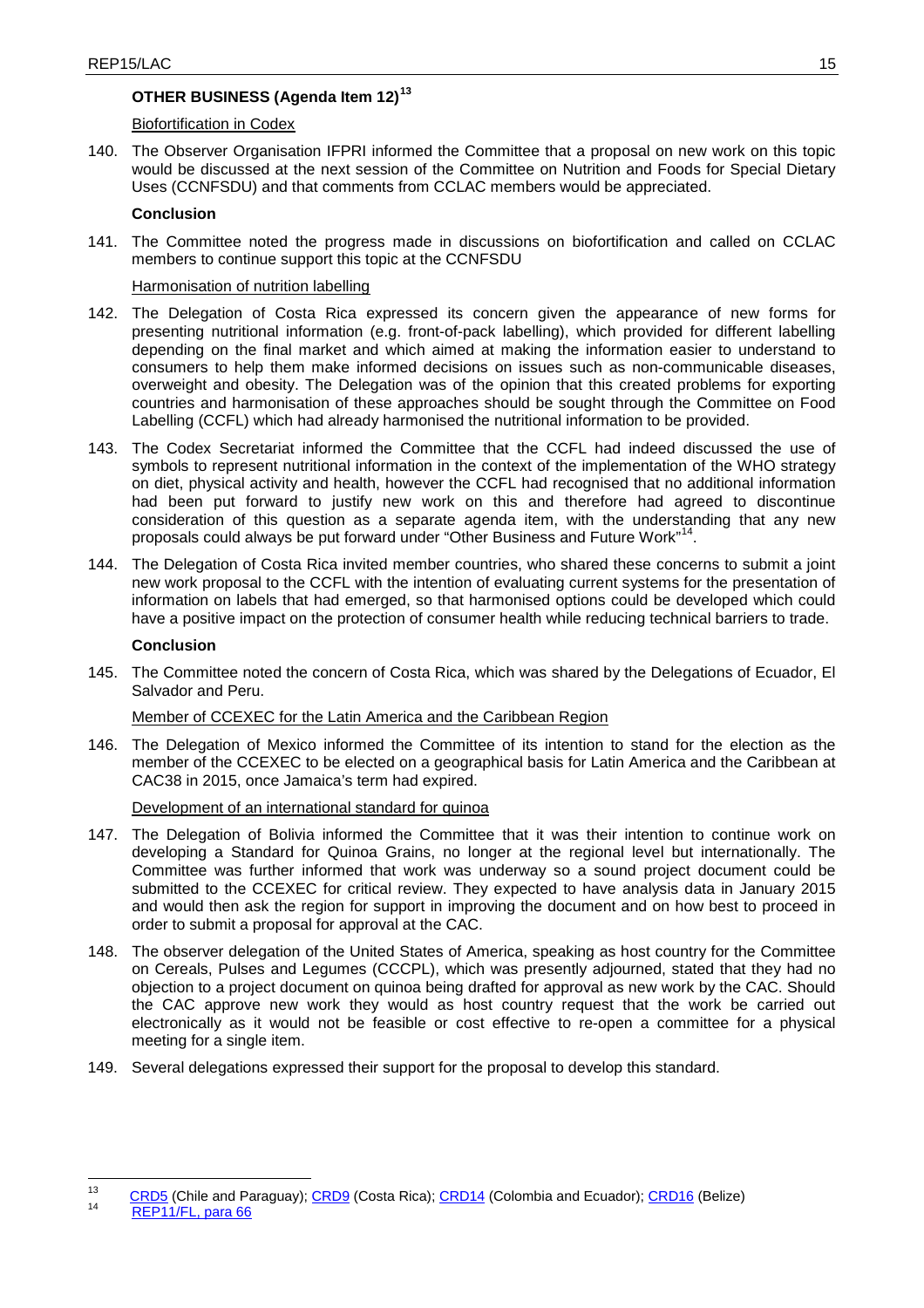150. The Committee agreed to support new work for an international standard for quinoa grains. The Committee also noted the comment of the host country of the CCCPL (United States of America), that if CAC should approve the new work, the CCCPL would work electronically.

Guide for data generation to perform the exposure assessment to cadmium in cocoa bean and cocoa based products

- 151. The Delegation of Ecuador presented the background to the guide and requested support so that the document, developed together with Colombia, could be made available to members of CCLAC as a guide document to be used via the CCLAC web site.
- 152. Several delegations expressed their support for this initiative.
- 153. The WHO Representative expressed appreciation for the efforts undertaken by Ecuador and Colombia to develop this guidance for countries to collect the relevant data. She called on countries for the data to be compiled and submitted through the Global Environment Monitoring System (GEMS/Food programme) in response to a call for data once the JECFA evaluation of cadmium in cocoa and cocoa products had been scheduled.
- 154. The Committee noted that the original title of the document as contained in CRD14 had been modified to better reflect the content of the document.

### **Conclusion**

155. The Committee supported the document "Guide for data generation to perform the exposure assessment to cadmium in cocoa bean and cocoa based products" and confirmed that it should be made available to member countries as a guidance document for the region on the CCLAC webpage. The Committee also took note of the call to be made by WHO for a compilation of data for submission to JECFA.

Performance criteria for reference and confirmatory methods for marine biotoxins (section I-8.6 determination of biotoxins) in the *Standard for Live and Raw Bivalve Mollusc* (CODEX STAN 292- 2008)

- 156. The Delegation of Chile informed the Committee that the 33<sup>rd</sup> Session of the Committee on Fish and Fishery Products had agreed with the criteria for the determination of biotoxins in section I.8.6.2 of the Standard and had sent them for endorsement by the  $35<sup>th</sup>$  Session of the Committee on Methods of Analysis and Sampling (CCMAS) and adoption by the  $37<sup>th</sup>$  Session of the Commission.
- 157. The CCMAS had endorsed the mouse bioassay (AOAC 959.08) for the determination of saxitoxin or other paralytic shellfish toxins as Type IV whereas in different countries, the mouse bioassay was used as a Type III method for control, inspection and/or regulation purposes. The typification of the mouse bioassay as Type IV restricted its use in the control and inspection of hydrobiologic products hence having a negative impact on trade as the mouse bioassay method was widely used and efficient, and allowed for adequate protection of public health.
- 158. The CAC37 (2014) returned section I.8.6.2 of the Standard to CCMAS with a request to review the typing of the methods in question and encouraged member countries to submit information in order for CCMAS to take a decision on this matter.
- 159. The Delegation asked CCLAC members support to present a joint and solid defence on this issue at the next CCMAS, for which countries were requested to provide scientific data to provide technical support to the proposal to establish the method as Type III.
- 160. The Committee was informed that an informal meeting convened during the current session of CCLAC with the countries concerned, had developed a range of strategies to achieve their objectives as proposed by Chile.
- 161. Several delegations expressed support for this strategy and their commitment to provide more scientific data.

## **Conclusion**

- 162. The Committee supported presenting a defence for the classification of the mouse bioassay method for determination of saxitoxin as a Type III method. In addition agreed to develop a strategy that included the following:
	- Organising and holding a video conference between experts;
	- Organising and holding a CCLAC videoconference prior to CCMAS;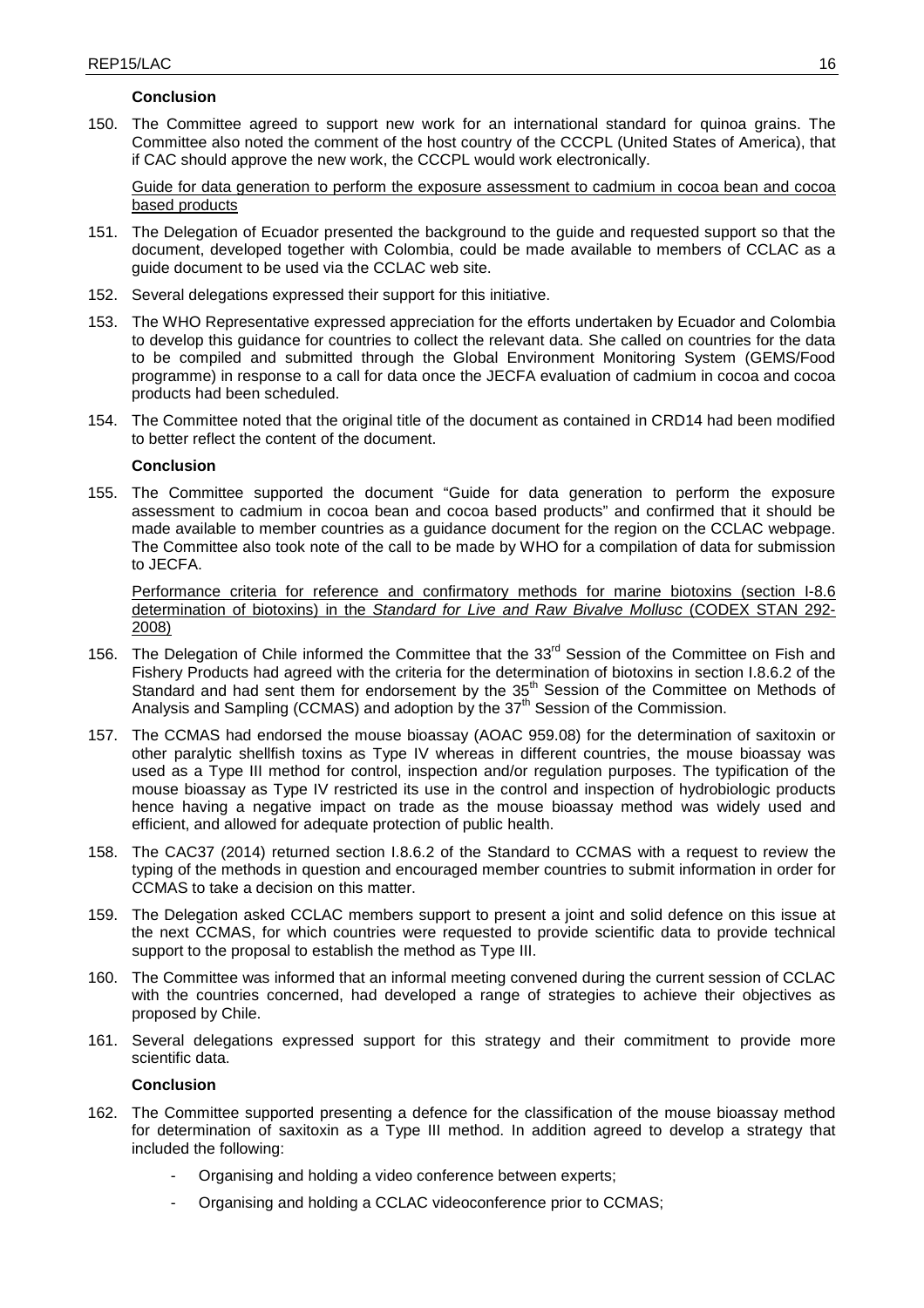- Organising and holding an extraordinary meeting between the countries concerned attending CCMAS;
- Presenting a CRD in CCMAS containing the background and support of the interested countries;
- Seeking diplomatic representation in cases where delegates would not be attending CCMAS.

## Concerns related to WTO/SPS-related private standards

- 163. The Delegation of Belize informed the Committee that SPS-related private standards continued to have a negative impact on their exports. Some of the concerns included increasing costs associated with certification; the difficulties with different schemes having conflicting requirements; in several instances the absence of science to justify some of the stricter requirements. The Delegation stated that the private sector called into question the relevance of food safety authorities as a number of importing countries did not require official food safety attestations. They also noted that governments were responsible for setting measures and should be guided by international standards where those exist. They indicated that it was the responsibility of governments to set the appropriate level of protection and not the private sector.
- 164. In summary, Belize encouraged the committee to reaffirm its previous recommendations on private and commercial standards made in 2012 and agree that they remain applicable (paragraph 170 of REP13/LAC); that FAO and the Codex Secretariat continue participation in the Global Food Safety Initiative (GFSI) to provide influence in areas of harmonisation, consistency and application of sciencebased principles; and that member countries submit relevant comments on the 4th review of the implementation of the SPS agreement to the WTO/SPS Secretariat before the end of 2014 to allow the SPS Committee to continue its consideration of the specific trade concerns related to private standards and their effects on international trade.
- 165. The Codex Secretariat recalled that this issue had been discussed extensively by the Commission and that the Codex Secretariat had encouraged private standard setters to become Codex observers and that GFSI and the Safe Supply of Affordable Food Everywhere (SSAFE) had done so. The Secretariat as well as FAO and WHO had also assisted in meetings of the GFSI. He said further that it would be important to receive concrete examples and evidence where private standards had undermined a Codex standard so that these cases could be taken up with the private sector.
- 166. Several delegations expressed support for the proposal from the Delegation of Belize.

## **Conclusion**

- 167. The Committee reiterated its 2012 recommendations on private standards, i.e:
	- to express concern over the negative effects of private standards in developing countries and in international trade, and over the misleading of consumers;
	- to reaffirm that Codex standards are the guarantee to protect consumers' health and that the stricter requirements of private standards do not ensure "greater protection";
	- to reaffirm the need for a scientific basis for requirements regarding food;
	- to continue coordination with other relevant international organisations (for example the World Organisation for Animal Health (OIE));
	- to continue a constructive dialogue with the non-governmental organisations imposing compliance with private standards;
	- to provide information and guidance to its members on this subject;
	- to propose to the Commission that it monitor the private standards that cause problems for exports from developing countries, and also establish an information system so that the causes of the problems can be quantified; and
	- to continue urging private standard-setting bodies to participate in Codex as observers.
- 168. The Committee also:
	- urged CCLAC countries to submit information to the Codex Secretariat about specific cases where the negative impact of private standards on trade has been shown;
	- encouraged the FAO and the Codex Secretariat to continue their participation in GFSI;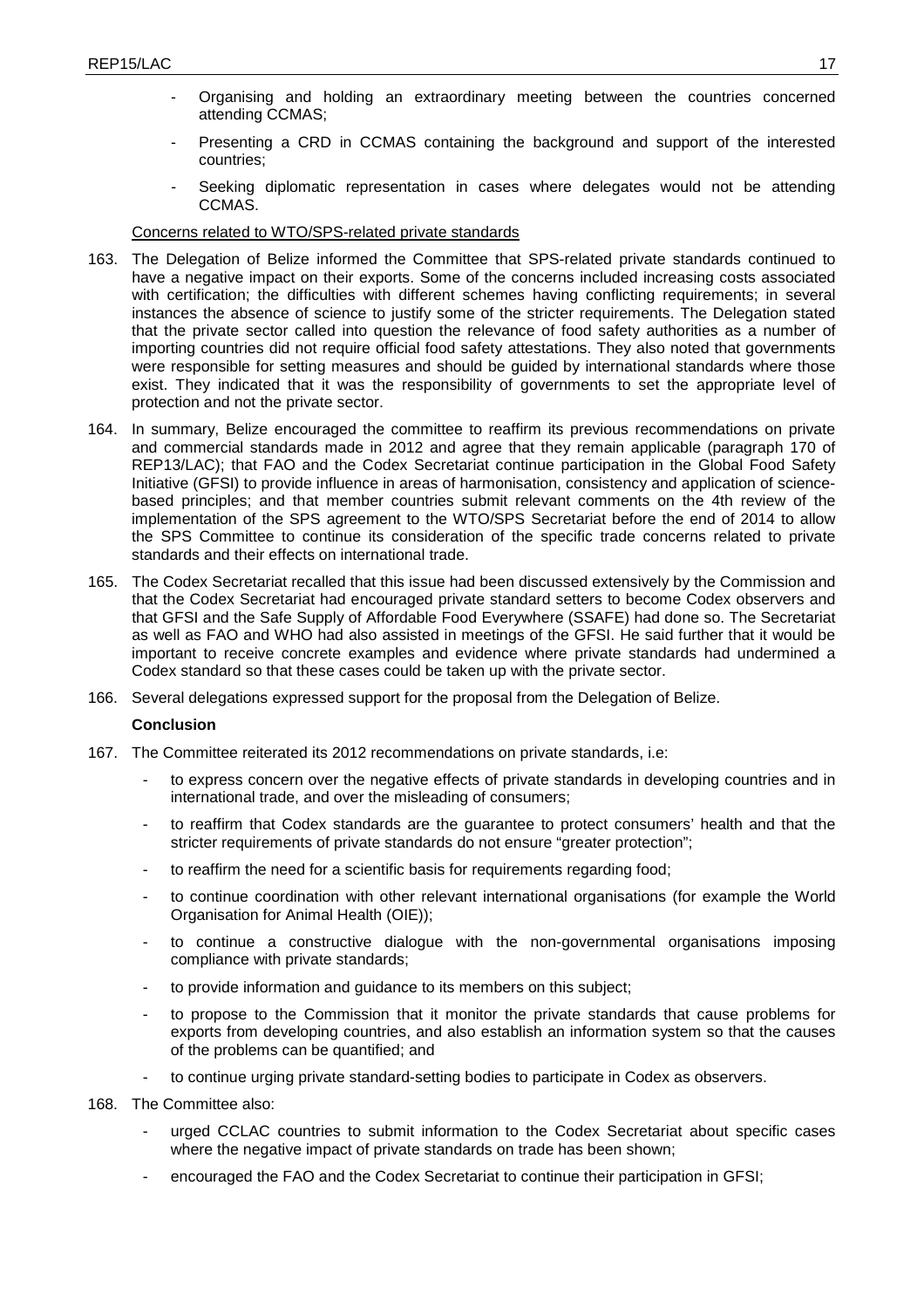- urged CCLAC members to submit their comments to the WTO/SPS Secretariat before the end of 2014, supporting the inclusion of a second recommendation on the draft document of the " $4<sup>th</sup>$ Review of the Operation and Implementation of the SPS Agreement", specifically under paragraph 14.20 which should allow the SPS Committee to continue its consideration of the specific trade concerns related to private standards and their effects on international trade.

Safety assessment and revised specification for steviol glycosides

- 169. The Delegation of Paraguay introduced the item and expressed its concern regarding a proposal submitted to the CCFA46 on the safety assessment and revision of specifications for steviol glycosides to (i) include rebaudioside M and rebaudioside E in addition to the nine rebaudiosides contained in the 2010 JECFA Specification for Steviol Glycosides and (ii) to delete the requirement for stevioside and/or rebaudioside A as the primary steviol gyclosides in stevia preparations<sup>[15](#page-20-0)</sup> arguing that any combination of steviol glycosides can reach a purity level of 95%.
- 170. The Delegation noted that rebaudiosides M and E were found in trace amounts in stevia leaves. The proposal argued however that 95% purity could be reached from Rebaudioside M when the content of Rebaudioside M ranged between 0.01 and 0.08% in the leaves and could reach levels of 1% in leaf extracts. In the case of Rebaudioside E the content ranged between 0.03 and 0.4% in the leaves and could reach levels of 4% in leaf extracts.
- 171. Based on the above arguments, the Delegation noted that reaching such levels of purity may envisage the application of methods of synthesis or enzymatic modification as opposed to the natural extraction process of stevia extracts. In this regard, the Delegation further noted that the value of stevia as a novel food additive was based on their natural characteristics, as an alternative to chemical sweeteners. The Delegation was concerned that the condition of natural product may be at risk from the proposed amendment of the specification which could affect many producing countries, including those in the region that supported the production and marketing strategy of stevia as a natural sweetener.
- 172. The Delegation therefore requested CCLAC members to take into account and support this concern by participating in the CCFA session in 2015 where this matter would be addressed.
- 173. Several delegations expressed their support for the proposal.
- 174. The WHO Representative clarified that on the CCFA priority list there were currently two requests to JECFA for re-evaluation of stevia. These would be further discussed at the upcoming CCFA session and all available information on the different stevia extracts needed to be brought into the discussion, and then submitted to JECFA for evaluation in response to a call for data. Any need for further guidance on analytical methods and possible request to CCMAS needed to be decided after the JECFA assessment by CCFA.

## **Conclusion**

175. The Committee took note and supported the concern expressed by the Delegation of Paraguay about the development that could occur with this topic. It also urged countries to take an active part in discussion at CCFA or to ensure they are represented by their diplomatic delegations.

## Recent activities of the Chair of the CAC

- 176. The Chairperson of the Codex Alimentarius Commission, Mrs Awilo Ochieng Pernet, informed the committee about the activities that she had undertaken over the previous few months which included, among others, official visits to Codex members, speaking at international conferences and attending the sessions of the FAO/WHO regional coordinating committees which had been organised thus far (FAO/WHO Coordinating Committee for North America and South West Pacific (CCNASWP), FAO/WHO Coordinating Committee for Europe (CCEURO), FAO/WHO Coordinating Committee for Asia (CCASIA) and FAO/WHO Coordinating Committee for Latin America and the Caribbean (CCLAC)).
- 177. The Chairperson indicated that she had seized each opportunity to raise awareness among relevant stakeholders about the importance of Codex food safety and quality work. She had also appealed to Codex members to look for innovative approaches in order to ensure sustainable funding for scientific advice to support Codex work and for the Codex Trust Fund and the Successor Initiative. The Chairperson invited the CCLAC members and observers to share best practices and innovative approaches to raise awareness amongst relevant stakeholder about the importance of Codex.
- 178. Delegations made the following suggestions:

<span id="page-20-0"></span>[CL 2014/13-FA](ftp://ftp.fao.org/codex/Circular_Letters/CxCL2014/cl14_13e.pdf) 15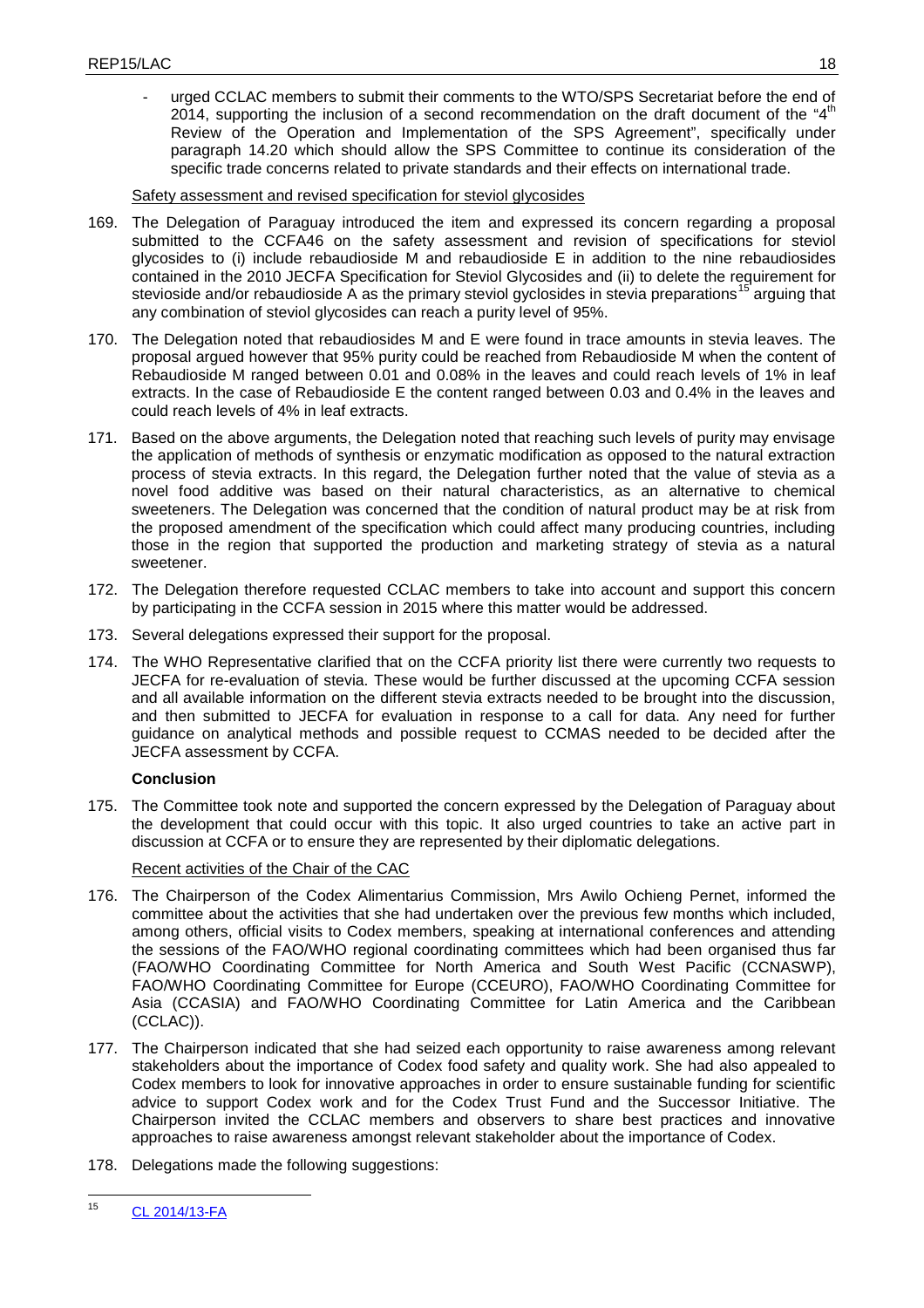- Decentralise meetings and activities in member countries;
- Advocate for greater use of food safety certificates for health;
- Look for new stakeholders to communicate the existence of Codex, especially to communities;
- Develop a comprehensive communications strategy with traditional methods and smart devices;
- Create a brand identity for Codex;
- Build relationships across the regions and encourage participation of Codex representatives in Ministerial meetings including health and agriculture;
- Promote Conferences and technical expert meetings;
- Quantify the impact of Codex;
- Promote local initiatives in schools.
- 179. The Vice-Chairperson of the Commission Mr Guilherme da Costa thanked and expressed his appreciation for the excellent presentation of the Chairperson especially regarding work undertaken to raise awareness about Codex. He also shared information on his participation in two events in 2014 when he had presented and discussed the Codex Alimentarius work: one in Chile during a Codex colloquium and a second one in Brazil which was sponsored by the Latin America feed production sector with participation of officials from 11 LAC countries. On this event the Vice-Chairperson highlighted the importance of raising awareness in the private sector on the relevance of Codex for its work on feed safety and fair practices in trade.
- 180. The Codex Secretariat noted that Codex communication needed to be improved, as Codex was indeed in every home, through the products conforming to its standards, but that it remained largely unknown to the average consumer. The development of a comprehensive Codex Communication Strategy was a priority for the Codex Secretariat. The Secretariat would also continue working on its video and brochure project to show how the application of Codex standards had a direct impact on the life of people. He said that the communication strategy would include proposals for a visual identity that would be based on its name and the two very strong logos of the parent organisations FAO and WHO.

181. The Committee congratulated the Chair and Vice Chair of the CAC on their election and thanked the Chair for sharing the activities that had been carried out in Codex. The Committee also noted the ideas expressed by delegates of different countries on their Codex activities.

## **DATE AND PLACE OF THE NEXT SESSION (Agenda Item 13)**

182. The Committee was informed that its 20<sup>th</sup> Session would be held in approximately two years' time and that more detailed arrangements would be communicated to member countries following the appointment of the Coordinator by the 38<sup>th</sup> Session of the Commission.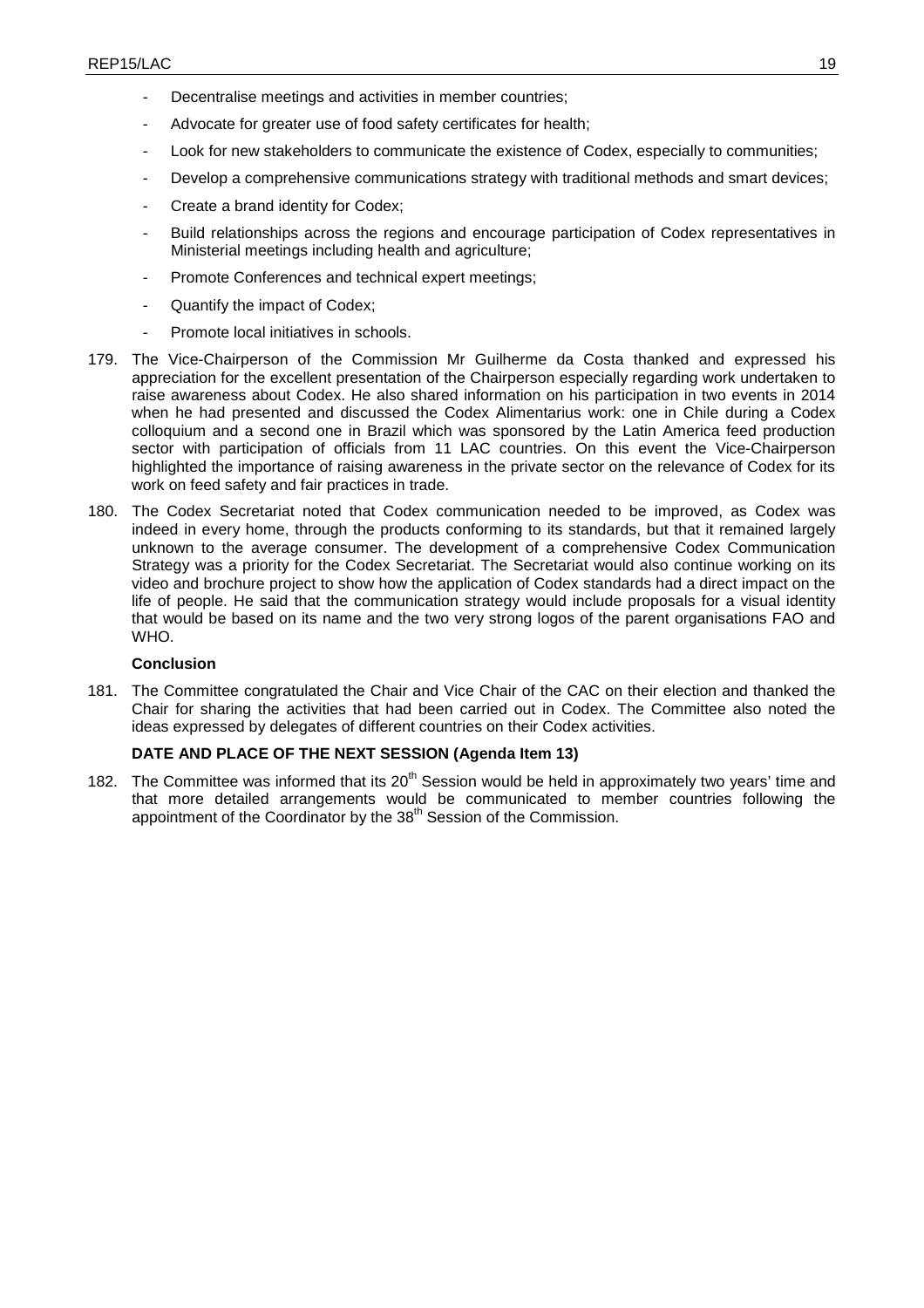## **ANNEX**

# **SUMMARY STATUS OF WORK**

| <b>SUBJECT MATTER</b>                         | <b>STEP</b> | <b>ACTION BY</b>                                     | <b>DOCUMENT REFERENCE</b><br><b>REP15/EURO</b> |
|-----------------------------------------------|-------------|------------------------------------------------------|------------------------------------------------|
| Proposed draft Regional Standard<br>for Yacon | 2/3         | eWG<br>(Peru and Belize)<br>Comments<br>$20th$ CCLAC | Para, 58                                       |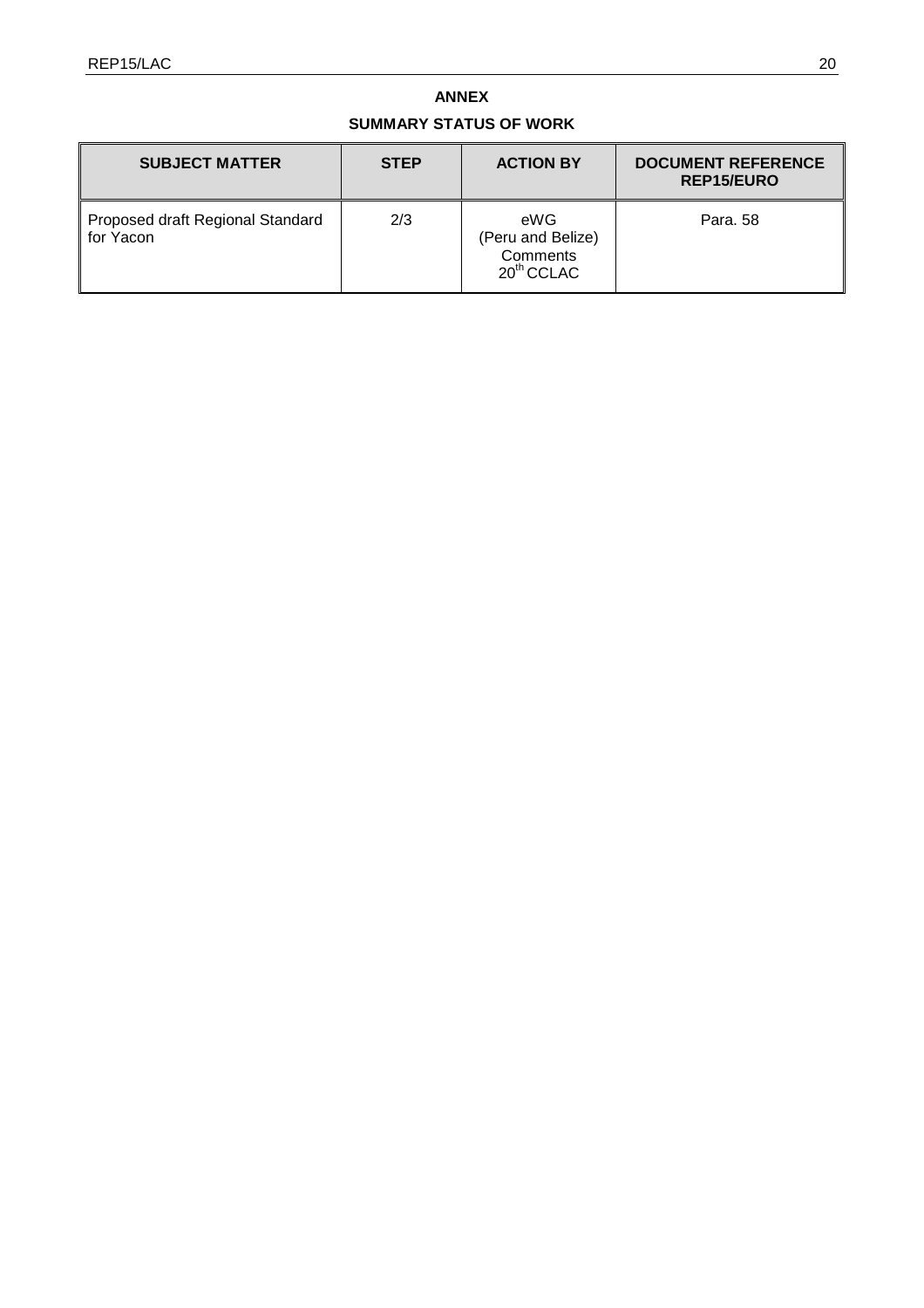### **APPENDIX I**

#### **LIST OF PARTICIPANTS LISTE DES PARTICIPANTS LISTA DE PARTICIPANTES**

**CHAIRPERSON / PRÉSIDENTE / PRESIDENTA**

**Isabel Cristina ARAYA BADILLA**

Ministerio de Economía, Industria y Comercio Tel: (506) 2291-1936 Fax: (506) 2291-2015 Email: [iaraya@meic.go.cr](mailto:iaraya@meic.go.cr)

**ASSISTANT CHAIRPERSON / ASSISTANTE DE LA PRÉSIDENTE / ASISTENTE DE LA PRESIDENTA**

#### **MEMBER COUNTRIES / PAYS MEMBRES / PAÍSES MIEMBROS**

### **ANTIGUA AND BARBUDA / ANTIGUA-ET-BARBUDA / ANTIGUA Y BARBUDA**

Solange BAPTISTE ANTIGUA AND BARBUDA BUREAU OF STANDARDS Tel: 1(268) 5624011 Fax: 1(268) 5620094 Email: [solange.baptiste@antigua.gov.ag](mailto:solange.baptiste@antigua.gov.ag)

Sharon MARTIN MINISTRY OF HEALTH Tel: 1(268) 4622936, 1(268) 7643443 Fax: 1(268) 4605992 Email: [taytay4689@hotmail.com](mailto:taytay4689@hotmail.com)

#### **BARBADOS / BARBADE**

Fabian SCOTT BARBADOS NATIONAL STANDARDS INSTITUTION Tel: 1 246 426 3870 Email: [fscott@bnsi.com.bb](mailto:fscott@bnsi.com.bb)

Beverley Patricia WOOD NATIONAL AGRICULTURAL HEALTH AND FOOD CONTROL PROGRAMME Tel: 246-310-2861 Email: [woodb@nahfcp.gov.bb](mailto:WOODB@NAHFCP.GOV.BB)

Leonard KING NATIONAL AGRICULTURAL HEALTH AND FOOD CONTROL PROGRAMME Tel: 4248023 Email: [king\\_leonard97@LA.com](mailto:king_leonard97@LA.com)

#### **BELIZE / BELICE**

Delilah CABB-AYALA BELIZE AGRICULTURAL HEALTH AUTHORITY Tel: (501) 824-4899; (501) 824-4872 Fax: (501) 824-3773; (501) 824-4889 Email: [bahasps@btl.net](mailto:bahasps@btl.net)

Rhonda TILLETT BELIZE BUREAU OF STANDARDS Tel: 501-822-0446; 501-828-4323 Fax: 501-822-2571 Email: [codexcp-belize@bbs.gov.bz](mailto:codexcp-belize@bbs.gov.bz)

**Giannina LAVAGNI BOLAÑOS** Ministerio de Economía, Industria y Comercio Tel: (506) 2549-1494 Fax: (506)2291-2015 Email: [glavagni@meic.go.cr](mailto:glavagni@meic.go.cr)

#### **BOLIVIA (PLURINATIONAL STATE OF) / BOLIVIE (ÉTAT PLURINATIONAL DE) / BOLIVIA (ESTADO PLURINACIONAL DE)**

Carlos Renato PUCCI SALVIETTI CÁMARA NACIONAL DE INDUSTRIA Tel: 591-2-237-4477 Email: [renopucci@gmail.com](mailto:renopucci@gmail.com)

Lilis Ivan TICLLA IÑIGUEZ MINISTERIO DE DESARROLLO RURAL Y TIERRAS Email: [solyluna1407@hotmail.com](mailto:solyluna1407@hotmail.com)

### **BRAZIL / BRÉSIL / BRASIL**

André SANTOS NATIONAL INSTITUTE OF METROLOGY, QUALITY AND TECHNOLOGY Tel: + 55 21 32161008 Email: [alsantos@inmetro.gov.br](mailto:alsantos@inmetro.gov.br)

Antonia Maria DE AQUINO NACIONAL HEALTH SURVEILLANCE AGENCY – ANVISA/MS Tel: + 55 61 3462 5327 Email: [Antonia.maria@anvisa.gov.br](mailto:Antonia.maria@anvisa.gov.br)

Bruna Mara LISO GAGLIARDI EMBAJADA DE BRASIL Tel: 22956875 Email: [bruna.gagliardi@itamaraty.gov.br](mailto:bruna.gagliardi@itamaraty.gov.br)

Guilherme Antonio COSTA JUNIOR MINISTRY OF AGRICULTURE, LIVESTOCK AND FOOD SUPPLY Email: [ggguilherme@hotmail.com](mailto:ggguilherme@hotmail.com) [Guilherme.costa@agricultura.gov.br](mailto:Guilherme.costa@agricultura.gov.br)

Renata FERREIRA BRAZILIAN HEALTH SURVEILLANCE AGENCY Tel: 55 61 34624288 Fax: 55 61 3462 5315 Email: [renata.ferreira@anvisa.gov.br](mailto:renata.ferreira@anvisa.gov.br)

### **CHILE / CHILI**

Viviana ARANDA ILSI SUR-ANDINO Tel: +56 2 22649420 Email: [ilsi.sur-andino@tie.cl](mailto:ilsi.sur-andino@tie.cl)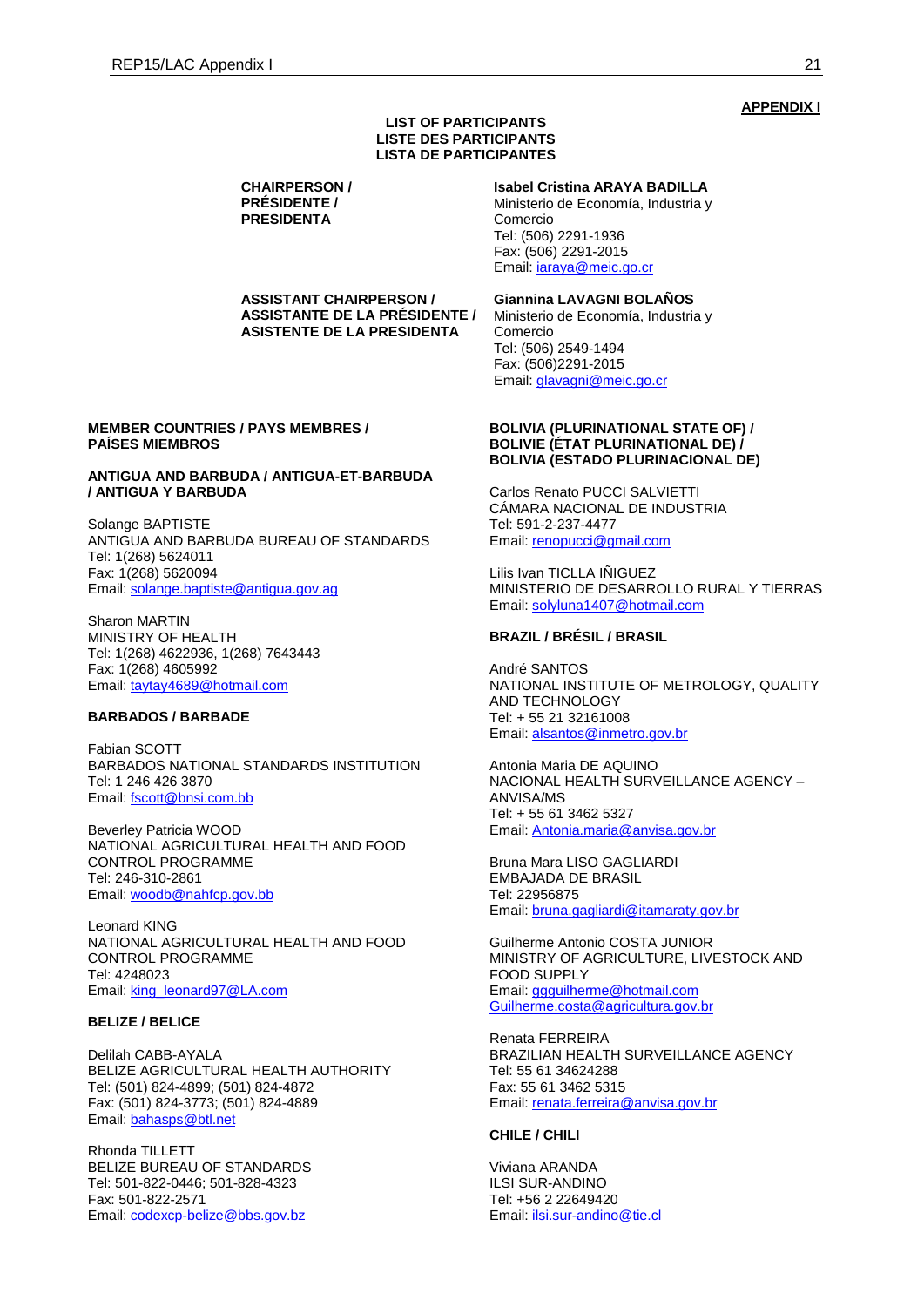Ana Cristina CANALES MINISTERIO DE RELACIONES EXTERIORES Email: [acanales@direcon.gob.cl](mailto:acanales@direcon.gob.cl)

Dennise CANOUET MINISTERIO DE ECONOMÍA, FOMENTO Y TURISMO Tel: +56 32 2819202 Email: [dcanouet@sernapesca.cl](mailto:dcanouet@sernapesca.cl)

Paulina CHAVEZ MINISTERIO DE SALUD Tel: +56 2 25740619 Email: [pchavez@minsal.cl](mailto:pchavez@minsal.cl)

Michel LEPORATI MINISTERIO DE AGRICULTURA Tel: +56 2 27979900 Email: [michel.leporati@achipia.gob.cl](mailto:michel.leporati@achipia.gob.cl)

Cassandra PACHECO MINISTERIO DE AGRICULTURA Tel: +56 2 27979900 Email: [cassandra.pacheco@achipia.gob.cl](mailto:cassandra.pacheco@achipia.gob.cl)

Roxana VERA MINISTERIO DE AGRICULTURA Tel: +56 9 99392359 Email: [roxana.vera@sag.gob.cl](mailto:roxana.vera@sag.gob.cl)

#### **COLOMBIA / COLOMBIE**

Javier MUÑOZ IBARRA MINISTERIO DE COMERCIO, INDUSTRIA Y TURISMO Tel: 6067676 ext.1205 Email: [jmunoz@mincit.gov.co](mailto:jmunoz@mincit.gov.co)

Blanca Cristina OLARTE PINILLA MINISTERIO DE SALUD Y PROTECCIÓN SOCIAL Tel: 57 1 3305000 ext. 1262 Fax: 57 1 3305050 Email: [bolarte@minsalud.gov.co](mailto:bolarte@minsalud.gov.co)

#### **COSTA RICA**

Amanda LASSO CRUZ Tel: (506) 2549-1434 Fax: (506) 2291-2015 Email: [alasso@meic.go.cr](mailto:alasso@meic.go.cr)

Pablo J. INNECKEN DIRECCIÓN GENERAL DE POLÍTICA EXTERIOR Tel: (506) 2539-5453 Email: [pinnecken@rree.go.cr](mailto:pinnecken@rree.go.cr)

María Elena AGUILAR SOLANO MINISTERIO DE SALUD Tel: (506) 2233-6922 Ext. 119 Email: [maguilar@ministeriodesalud.go.cr](mailto:maguilar@ministeriodesalud.go.cr)

Henry ARIAS SOTO INDUSTRIA LOS PATITOS Tel: (506) 2239-2111 Email: [calidad@lospatitos.com](mailto:calidad@lospatitos.com)

Cristina AVALOS NESTLE CORPORATE REGULATORY AND SCIENTIFIC AFFAIRS, VEVEY Email: [cristina.avalos@nestle.com](mailto:cristina.avalos@nestle.com)

Alejandra CHAVERI ESQUIVEL MINISTERIO DE SALUD Tel: (506) 2233-6922 Ext 109 Email: [achaverri@ministeriodesalud.go.cr](mailto:achaverri@ministeriodesalud.go.cr)

Mario CONEJO ARIAS NESTLÉ COSTA RICA Tel: (506)2589-9404 Email: [mario.conejo@cr.nestle.com](mailto:mario.conejo@cr.nestle.com)

William CORDOBA A. ALA Tel: 83898737 Email: [canavide@racsa.co.cr](mailto:canavide@racsa.co.cr)

Mónica ELIZONDO ANDRADE CÁMARA COSTARRICENSE DE LA INDUSTRIA ALIMENTARIA (CACIA) Email: [melizondo@cacia.org](mailto:melizondo@cacia.org)

Rafael GUTIÉRREZ NESTLÉ CENTROAMÉRICA S.A. DE C.V. Tel: (507) 278-5751 Email: [Rafael.Gutierrez1@PA.nestle.com](mailto:Rafael.Gutierrez1@PA.nestle.com)

Norma HERNÁNDEZ MEAD JOHNSON Tel: 83891693 /25190413 Email: [norma.hernandez@mjn.com](mailto:norma.hernandez@mjn.com)

Jorge Arturo JARA CÁMARA COSTARRICENSE DE LA INDUSTRIA ALIMENTARIA (CACIA) Email: jara@la.ko.com

Marco Vinicio JIMÉNEZ SALAS SERVICIO FITOSANITARIO DEL ESTADO Tel: (506) 2549-3488 Email: [mvjimenez@sfe.go.cr](mailto:mvjimenez@sfe.go.cr)

Cristina MADRIZ VARGAS MINISTERIO DE SALUDTel: 8348-4190 Email: [cmadriz@ministeriodesalud.go.cr](mailto:cmadriz@ministeriodesalud.go.cr)

Ofelia MAY CANTILLANO MINISTERIO DE AGRICULTURA Y GANADERÍA Email: [omay@sfe.go.cr](mailto:omay@sfe.go.cr)

Veronica PICADO POMAR SERVICIO FITOSANITARIO DEL ESTADO Tel: (506) 2442-3604 Email: [vpicado@sfe.go.cr](mailto:vpicado@sfe.go.cr)

Jose Luis ROJAS MINISTERIO DE AGRICULTURA Y GANADERÍA SERVICIO NACIONAL DE SALUD ANIMAL Tel: 506 25871600 Email: [jrojas@senasa.go.cr](mailto:jrojas@senasa.go.cr)

Karina SABORÍO DÍAZ MINISTERIO DE SALUD Tel: (506) 2258-6765 Email: [ksaborio@ministeriodesalud.go.cr](mailto:ksaborio@ministeriodesalud.go.cr)

Ernesto SALINAS NESTLÉ MEXICO Email: [Ernesto.salinas@mx.nestle.com](mailto:Ernesto.salinas@mx.nestle.com)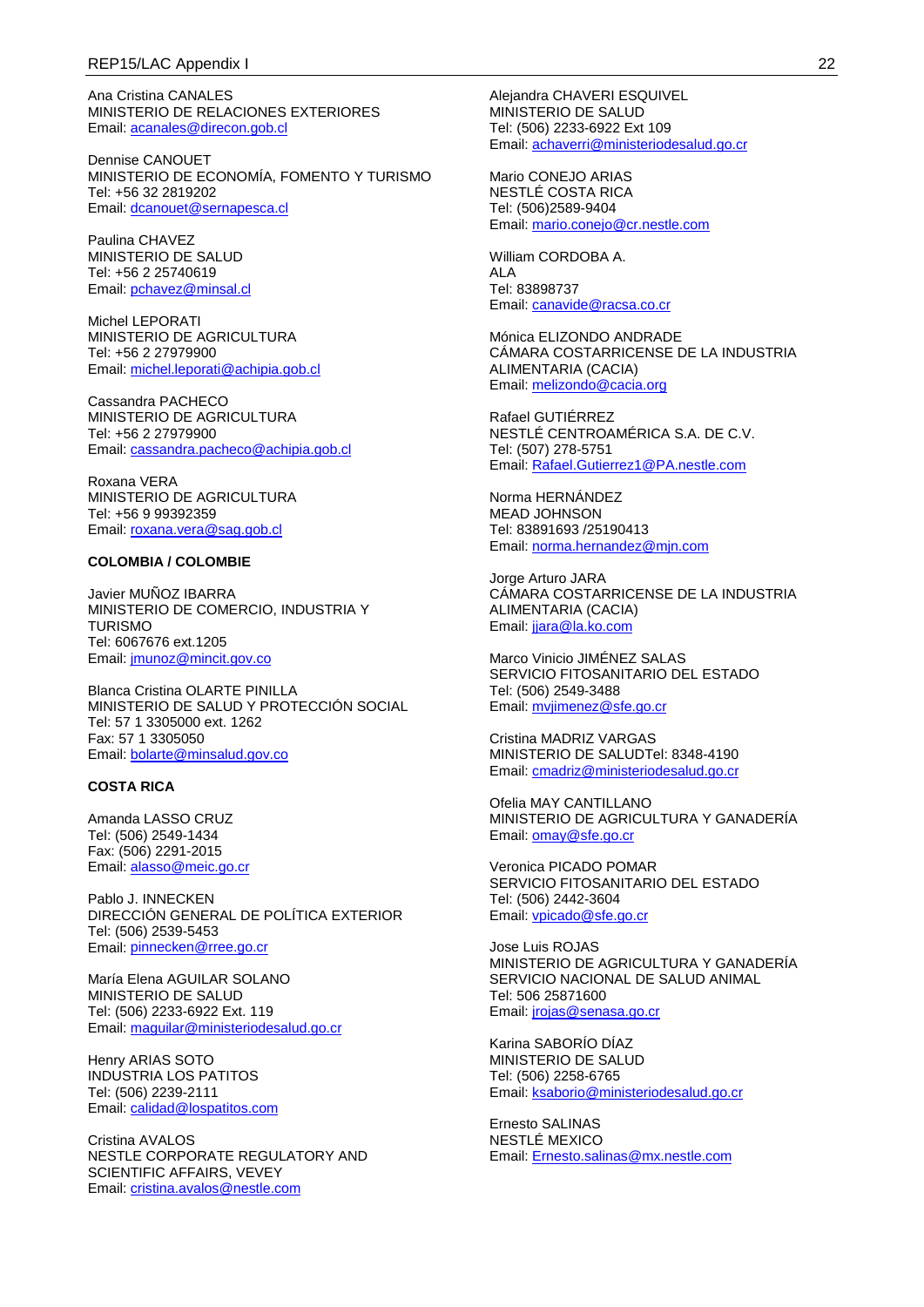Fanny SÁNCHEZ OVIEDO MINISTERIO DE AGRICULTURA Y GANADERÍA Email: [fsanchez@sfe.go.cr](mailto:fsanchez@sfe.go.cr)

Jorge SOLANO INDUSTRIA LOS PATITOS Email: [josolano58@gmail.com](mailto:josolano58@gmail.com)

Rebeca ZAMORA SANABRIA ASOCIACIÓN LATINOAMERICANA DE AVICULTURA (ALA) CÁMARA DE AVICULTORES DE COSTA RICA Tel: (506) 25113579 Email: [zamorasr@gmail.com](mailto:zamorasr@gmail.com)

#### **CUBA**

Jorge Félix MEDINA PÉREZ CUBAN NATIONAL BUREAU OF STANDARDS Tel: 537 8300022 Fax: 537 8368048 Email: [nc@ncnorma.cu](mailto:nc@ncnorma.cu)

### **DOMINICA / DOMINIQUE**

Mara Pearl ABRAHAM DOMINICA BUREAU OF STANDARDS Tel: 1 767 448 1685 Email: [codex@dominicastandards.org](mailto:codex@dominicastandards.org)

Andrew MAGLOIRE MINISTRY OF ENVIRONMENT, NATURAL RESOURCES, PHYSICAL PLANNING & FISHERIES Tel: 1 767 266 5291 Email: [fisheriesdivision@dominica.gov.dm](mailto:fisheriesdivision@dominica.gov.dm)

#### **DOMINICAN REPUBLIC / RÉPUBLIQUE DOMINICAINE / REPÚBLICA DOMINICANA**

Josefina TAVÁREZ MINISTERIO DE AGRICULTURA Tel: 8098151509 Email: [spiderjosefina@gmail.com](mailto:spiderjosefina@gmail.com)

MARIA ACOSTA MINISTERIO DE AGRICULTURA Tel: 8099065735 Email: [ingmariaacosta@hotmail.com](mailto:ingmariaacosta@hotmail.com)

Waddy CASADO MINISTERIO DE SALUD PÚBLICA Y ASISTENCIA **SOCIAL** Tel: 829-281-1400 Email: [waddycasado@gmail.com](mailto:waddycasado@gmail.com)

Modesto PEREZ MINISTERIO DE SALUD PÚBLICA Y ASISTENCIA **SOCIAL** Tel: 8094941704 Fax: 8095472946 Email: [codexsespas@yahoo.com](mailto:codexsespas@yahoo.com)

### **ECUADOR / ÉQUATEUR**

Luz Maria MARTINEZ ALTARMIRANO MINISTERIO DE SALUD PUBLICA Tel: + 593 2 3814400 Fax: + 593 2 3814400 Email: [luz.martinez@msp.gob.ec](mailto:luz.martinez@msp.gob.ec)

Segundo Israel VACA JIMÉNEZ MINISTERIO DE AGRICULTURA, GANADERÍA, ACUACULTURA Y PESCA Agencia Ecuatoriana de Aseguramiento de la Calidad del Agro - AGROCALIDAD Tel: (593) 2 2567 232 Ext. 159 Email: [israel.vaca@agrocalidad.gob.ec](mailto:israel.vaca@agrocalidad.gob.ec)

Maritza FARINANGO SERVICIO ECUATORIANO DE NORMALIZACIÓN (INEN) Tel: (593) 0987260747 Email: [efarinango@normalización.gob.ec](mailto:efarinango@normalizaci%C3%B3n.gob.ec)

### **EL SALVADOR**

Diana BURGOS DE MONTOYA DEFENSORIA DEL CONSUMIDOR Tel: (503)2132-8515 Fax: (503)2132-8518 Email: [dburgos@defensoria.gob.sv](mailto:dburgos@defensoria.gob.sv)

Jennifer TREJO ORGANISMO SALVADOREÑO DE REGLAMENTACIÓN TÉCNICA Tel: (503)2590-5331 Email: [jtrejo@osartec.gob.sv](mailto:jtrejo@osartec.gob.sv)

#### **GRENADA / GRENADE / GRANADA**

Bowen LOUISON MIN. AGRICULTURA Tel: 4734402708 Email: [bowen.louison88@gmail.com](mailto:bowen.louison88@gmail.com)

Sancia Lena BELGRAVE GRENADA BUREAU OF STADARDS Tel: 440-5886/6783 Email: [lena.downes@spiceisle.com](mailto:lena.downes@spiceisle.com)

### **GUATEMALA**

Alex SALAZAR MAGA-Viceministerio de Sanidad Agropecuaria y Regulaciones (VISAR)-DIA Tel: 50224137454 Email: [asalazar@maga.gob.gt](mailto:asalazar@maga.gob.gt)

### **GUYANA**

Colin JAMES MINISTRY OF HEALTH-VETERINARY PUBLIC HEALTH UNIT Email: [jameszco@hotmail.co.uk](mailto:jameszco@hotmail.co.uk)

Andrea MENDONCA GUYANA NATIONAL BOUREAU OF STANDARD Email: [amendonca@gnbsgy.org](mailto:amendonca@gnbsgy.org)

#### **HONDURAS**

Katya CASTILLO F.SAG/SENASA Tel: 99428641 Email: [kcastillo@senasa-sag.gob.hn](mailto:kcastillo@senasa-sag.gob.hn)

Yolandina LAMBRA SENASA/DIA Tel: (504)94251569 Email: [honduras.codex2013@hotmail.com](mailto:honduras.codex2013@hotmail.com)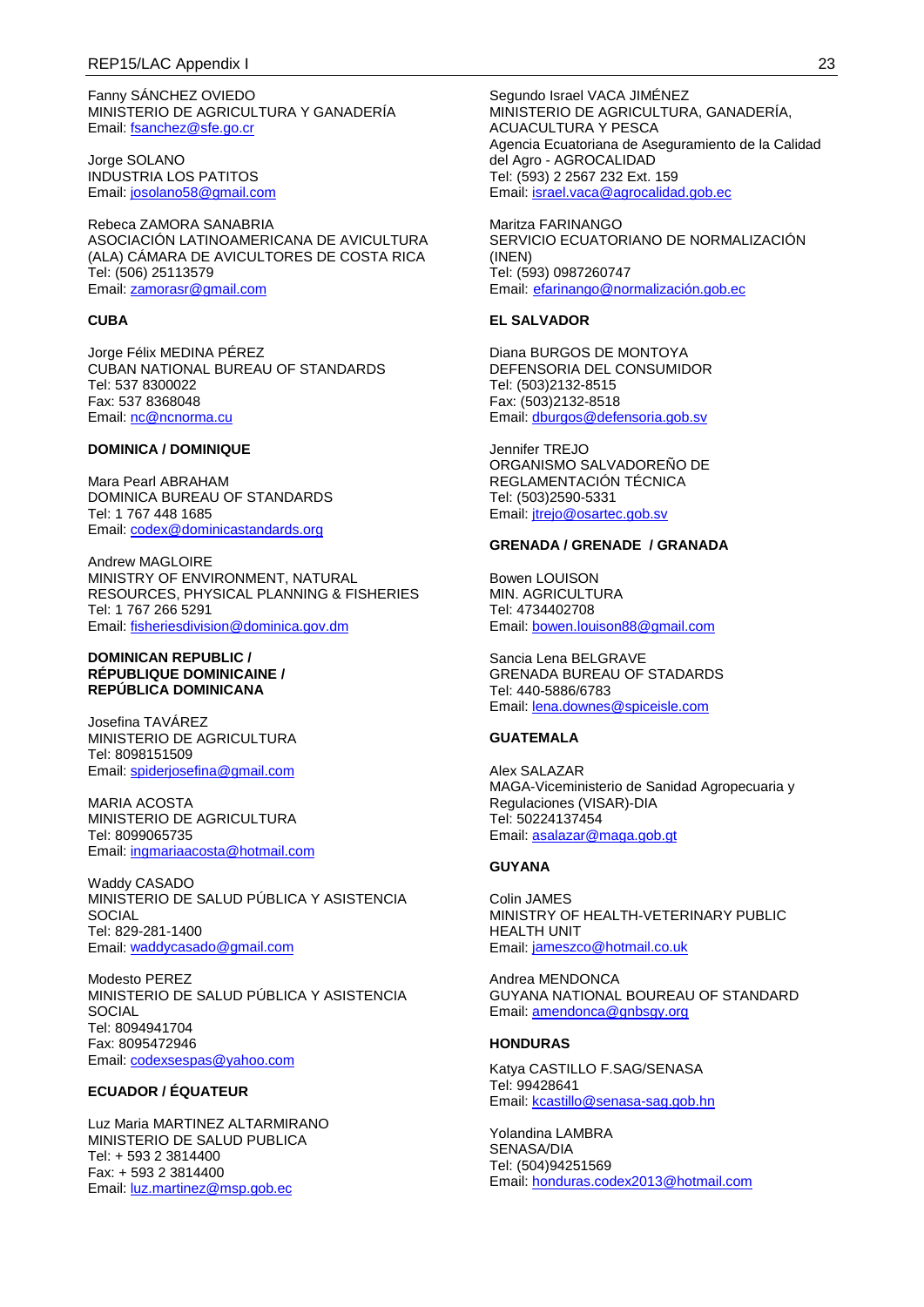### **JAMAICA / JAMAÏQUE**

Stephen-Jon BROWN BUREAU OF STANDARDS JAMAICA Tel: 1-876-898-4222 Email: [sbrown@bsj.org.jm](mailto:sbrown@bsj.org.jm)

Wintorph MARSDEN MINISTRY OF AGRICULTURE

### **MEXICO / MEXIQUE / MÉXICO**

César Omar GÁLVEZ GONZÁLEZ COFEPRIS/SECRETARÍA DE SALUD Tel: 52 5550805200 Ext 2007 Email: [cgalvez@cofepris.gob.mx](mailto:cgalvez@cofepris.gob.mx)

Emmanuel HERNÁNDEZ GALVÁN DIRECCIÓN GENERAL DE NORMAS/SECRETARÍA DE ECONOMÍA Email: [emmanuel.hernandez@economia.gob.mx](mailto:emmanuel.hernandez@economia.gob.mx)

María Guadalupe ARIZMENDI RAMÍREZ COFEPRIS/SECRETARÍA DE SALUD Tel: 52 55 50805200 Ext 1146 Email: [mgarizmendi@cofepris.gob.mx](mailto:mgarizmendi@cofepris.gob.mx)

Delia ALTAMIRANO GUTIÉRREZ GRUPO BIMBO Tel: 52 (55) 5268-6910 Email: [delia.altamirano@grupobimbo.com](mailto:delia.altamirano@grupobimbo.com)

Alfonso MONCADA JIMÉNEZ CÁMARA NACIONAL DE INDUSTRIALES DE LA LECHE, CANILEC Tel: 525552712100 Email: [amoncada@yakultmex.net](mailto:amoncada@yakultmex.net)

#### **NICARAGUA**

Salvador GUERRERO GUTIERREZ MINISTERIO DE FOMENTO, INDUSTRIA Y COMERCIO Oficina del Punto Focal - Nicaragua Tel: + 22489300 Email: [codex@mific.gob.ni](mailto:codex@mific.gob.ni)

Ivan MARTINEZ MINISTERIO DE FOMENTO, INDUSTRIA Y COMERCIO Tel: 22489300 ext. 2230 Email: [imartinez@mific.gob.ni](mailto:imartinez@mific.gob.ni)

### **PANAMA / PANAMÁ**

Jael Jettin JAÉN Ministerio de Comercio e Industrias - MICI Tel: 65045839 Email: [jjaen@mici.gob.pa](mailto:jjaen@mici.gob.pa) Aracelis Arosemena DE VERGARA

## **PARAGUAY**

Octavio FERREIRA Ministerio de Relaciones Exteriores - MRE Tel: 595 21 446796 Fax: 595 21 446796 Email: [oferreira@mre.gov.py](mailto:oferreira@mre.gov.py)

María Inés IBARRA COLMAN INSTITUTO NACIONAL DE TECNOLOGÍA NORMALIZACIÓN Y METROLOGÍA – INTN Email: [codex@intn.gov.py](mailto:codex@intn.gov.py)

#### **PERU / PÉROU / PERÚ**

Bertha MUÑOZ VENEROS DIGESA/MINSA Tel: 511-6314430 Email: [codex@digesa.minsa.gob.pe](mailto:codex@digesa.minsa.gob.pe)

Humberto REYES CERVANTES **SENASA** Email: [ereyesc@senasa.gob.pe](mailto:ereyesc@senasa.gob.pe)

#### **SAINT KITTS AND NEVIS** / **SAINT-KITTS-ET-NEVIS SAINT KITTS Y NEVIS**

Amanda BEDFORD ST. KITTS AND NEVIS BUREAU OF STANDARDS Tel: 869-465-5279 Fax: 869-465-3852 Email: [amanda.brownebedford@gmail.com](mailto:amanda.brownebedford@gmail.com)

Tracey CHALLENGER MINISTRY OF AGRICULTURE Tel: 869-467-1138 Email: [tchallengerw@gmail.com](mailto:tchallengerw@gmail.com)

#### **SAINT LUCIA / SAINTE-LUCIE / SANTA LUCÍA**

Xanthe DUBUISON INSTITUTION: SAINT LUCIA BUREAU OF STANDARDS Tel: 1-758-721-8835 Email: [x.dubuison@slbs.org](mailto:x.dubuison@slbs.org)

Euthalia PHILGENCE Ministry of Education, Human Resource Development and Labour Email: [Euthaliacass@yahoo.ca](mailto:Euthaliacass@yahoo.ca)

#### **SAINT VINCENT AND THE GRENADINES / SAINT-VINCENT-ET-LES-GRENADINES / SAN VICENTE Y LAS GRANADINAS**

Jennifer DOUGLAS-BULLOCK ST. VINCENT AND THE GRENADINES BUREAU OF STANDARDS Tel: 784-430-0010 Fax: 7844578175 Email: [folsonjen@gmail.com](mailto:folsonjen@gmail.com)

Ezra DALE LEDGER ST.VINCENT AND THE GRENADINES BUREAU OF **STANDARDS** Tel: 7844578092 Fax: 7844578175 Email: [deledger@hotmail.com](mailto:deledger@hotmail.com)

#### **SURINAME**

Gladys LIEVELD MINISTRY OF HEALTH, BUREAU OF PUBLIC HEALTH Tel: (597) 497978 Email: [gladyslieveld@gmail.com](mailto:gladyslieveld@gmail.com)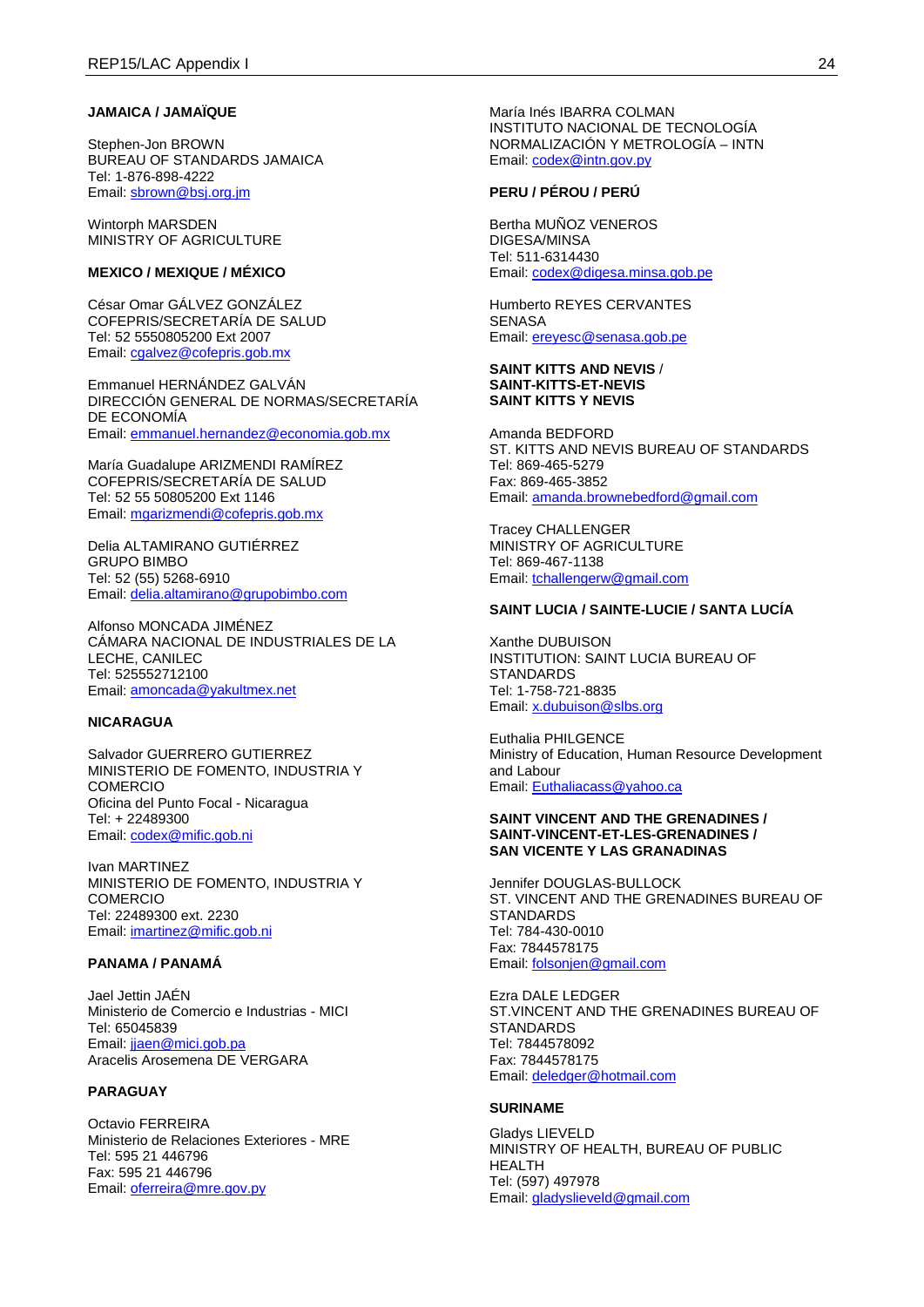#### **SWITZERLAND / SUISSE / SUIZA**

Awilo OCHIENG PERNET INTERNATIONAL AFFAIRS Tel: + 41 58 462 00 41 Email: [awilo.ochieng@blv.admin.ch](mailto:awilo.ochieng@blv.admin.ch) **UNITED STATES OF AMERICA / ÉTATS-UNIS D'AMÉRIQUE / ESTADOS UNIDOS DE AMÉRICA**

Kenneth LOWERY U.S. CODEX OFFICE Tel: +1 202 690 4042 Email: [kenneth.lowery@fsis.usda.gov](mailto:kenneth.lowery@fsis.usda.gov)

Mallory GAINES NATIONLA CATTLEMEN'S BEEF ASSOCIATION Tel: +1 (202) 879-9132 Email: [mgaines@beef.org](mailto:mgaines@beef.org)

Raul GUERRERO INTERNATIONAL REGULATORY STRATEGIES Tel: +1 805 898 1830 Email: querrero\_raul\_j@yahoo.com

Tim HERRMAN OFFICE OF THE TEXAS STATE CHEMIST Tel: +1 979 845-1121 Email: [tjh@otsc.tamu.edu](mailto:tjh@otsc.tamu.edu)

Nathaniel SNYDER OFFICE OF THE TEXAS STATE CHEMIST Tel: +1 979-845-4113, Ext. #105 Email: [nas@otsc.tamu.edu](mailto:nas@otsc.tamu.edu)

#### **URUGUAY**

Ana ABER MINISTERIO DE VIVIENDA ORDENAMIENTO TERRITORIAL Y MEDIO AMBIENTE Tel: +59829170710 int. 4452 Email: [ana.aber@gmail.com](mailto:ana.aber@gmail.com)

Pedro FRIEDRICH LABORATORIO TECNOLÓGICO DEL URUGUAY Tel: +59826013724 int. 1117 Email: [pfriedri@latu.org.uy](mailto:pfriedri@latu.org.uy)

Claudia GARCIA MOYANO MINISTERIO DE RELACIONES EXTERIORES Tel: +598929021010 ext 2222 Email: [claudia.garcia@mrree.gub.uy](mailto:claudia.garcia@mrree.gub.uy)

Jorge MARRA MINISTERIO DE GANADERIA, AGRICULTURA Y **PESCA** Tel: 2410 4155 – (598) 24126313 Email: [jmarra@mgap.gub.uy](mailto:jmarra@mgap.gub.uy)

#### **OBSERVER ORGANIZATIONS / ORGANISATIONS OBSERVATRICES / ORGANIZACIONES OBSERVADORAS**

### **ASSOCIATION EUROPÉENNE POUR LE DROIT DE L'ALIMENTATION (AEDA/EFLA)**

Eugenia MUINELO AEDA/EFLA Tel: 3222091142 Fax: 3222197342 Email: [secretariat@efla-aeda.org](mailto:secretariat@efla-aeda.org) **INTERNATIONAL FEDERATION FOR ANIMAL HEALTH** (**IFAH)**

Bertha Iliana GINER CHAVEZ IFAH Tel: +52-1-871-727-6409 Email: [giner\\_bertha@elanco.com](mailto:giner_bertha@elanco.com)

Jorge Alfredo OSTOS RUIZ IFAH Email: [ostos\\_ruis\\_jorge\\_alfredo@elanco.com](mailto:ostos_ruis_jorge_alfredo@elanco.com)

#### **INSTITUTE OF FOOD TECHNOLOGISTS (IFT**)

Carmela VELAZQUEZ CARRILLO INSTITUTE OF FOOD TECHNOLOGISTSTel: (506) 2511-8831 Fax: (506) 2253-3762 Email: [CARMELA.VELAZQUEZ@ucr.ac.cr](mailto:CARMELA.VELAZQUEZ@ucr.ac.cr)

#### **INTERNATIONAL FOOD POLICY RESEARCH INSTITUTE (IFPRI)**

Jose DE CARVALHO **HARVESTPLUS** Tel: +55 21 36229755 Email: [j.l.viana@cgiar.org](mailto:j.l.viana@cgiar.org)

Marilia NUTTI HARVESTPLUS Tel: +55 21 36229755 Email: [m.nutti@cgiar.org](mailto:m.nutti@cgiar.org)

#### **INTER-AMERICAN INSTITUTE FOR COOPERATION ON AGRICULTURE** (**IICA**)

Eric BOLAÑOS LEDEZMA INSTITUTO INTERAMERICANO DE COOPERACIÓN PARA LA AGRICULTURA (IICA) Email: [erick.bolanos@iica.int](mailto:erick.bolanos@iica.int)

Alejandra DIAZ INSTITUTO INTERAMERICANO DE COOPERACIÓN PARA LA AGRICULTURA (IICA) Email: [alejandra.diaz@iica.int](mailto:alejandra.diaz@iica.int)

Sacha TRELLES ZÁRATE INSTITUTO INTERAMERICANO DE COOPERACIÓN PARA LA AGRICULTURA (IICA) Email: [sacha.trellez@iica.int](mailto:sacha.trellez@iica.int)

**FAO PERSONNEL PERSONNEL DE LA FAO PERSONAL DE LA FAO** Marisa Liliana CAIPO VALLEJOS FOOD AND AGRICULTURE ORGANIZATION OF THE UNITED NATIONS (FAO) Email: [Marisa.Caipo@fao.org](mailto:Marisa.Caipo@fao.org)